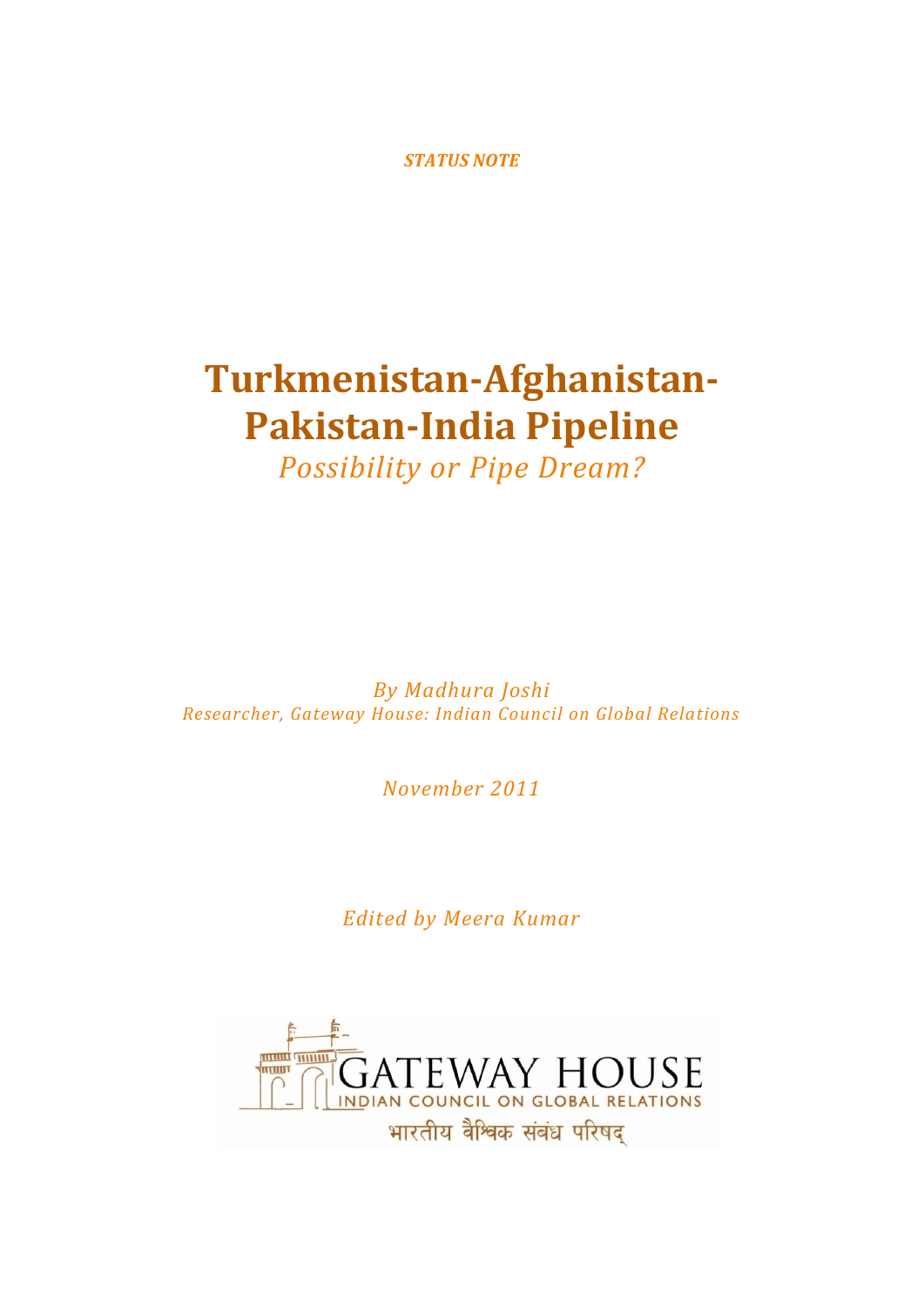*Turkmenistan-Afghanistan-Pakistan-India Pipeline: Possibility or Pipe Dream?*

*Published by Gateway House: Indian Council on Global Relations 3rd floor, Cecil Court, M.K. Bhushan Marg, Next to Regal Cinema, Colaba, Mumbai 400 039 T: +91 22 22023371 E: info@gatewayhouse.in W: www.gatewayhouse.in* 

*Cover Image: Gas Pipelines / Creative Commons Design & Layout: Divya Kottadiel*

*Gateway House: Indian Council on Global Relations is a foreign policy think tank in Mumbai, India, established to engage India's leading corporations and individuals in debate and scholarship on India's foreign policy and the nation's role in global affairs. Gateway House is independent, non-partisan and membership-based.*

*All rights reserved. No part of this publication may be reproduced, stored in or introduced into a retrieval system, or transmitted, in any form or by any means (electronic, mechanical, photocopying, recording or otherwise), without the written permission of the publisher.*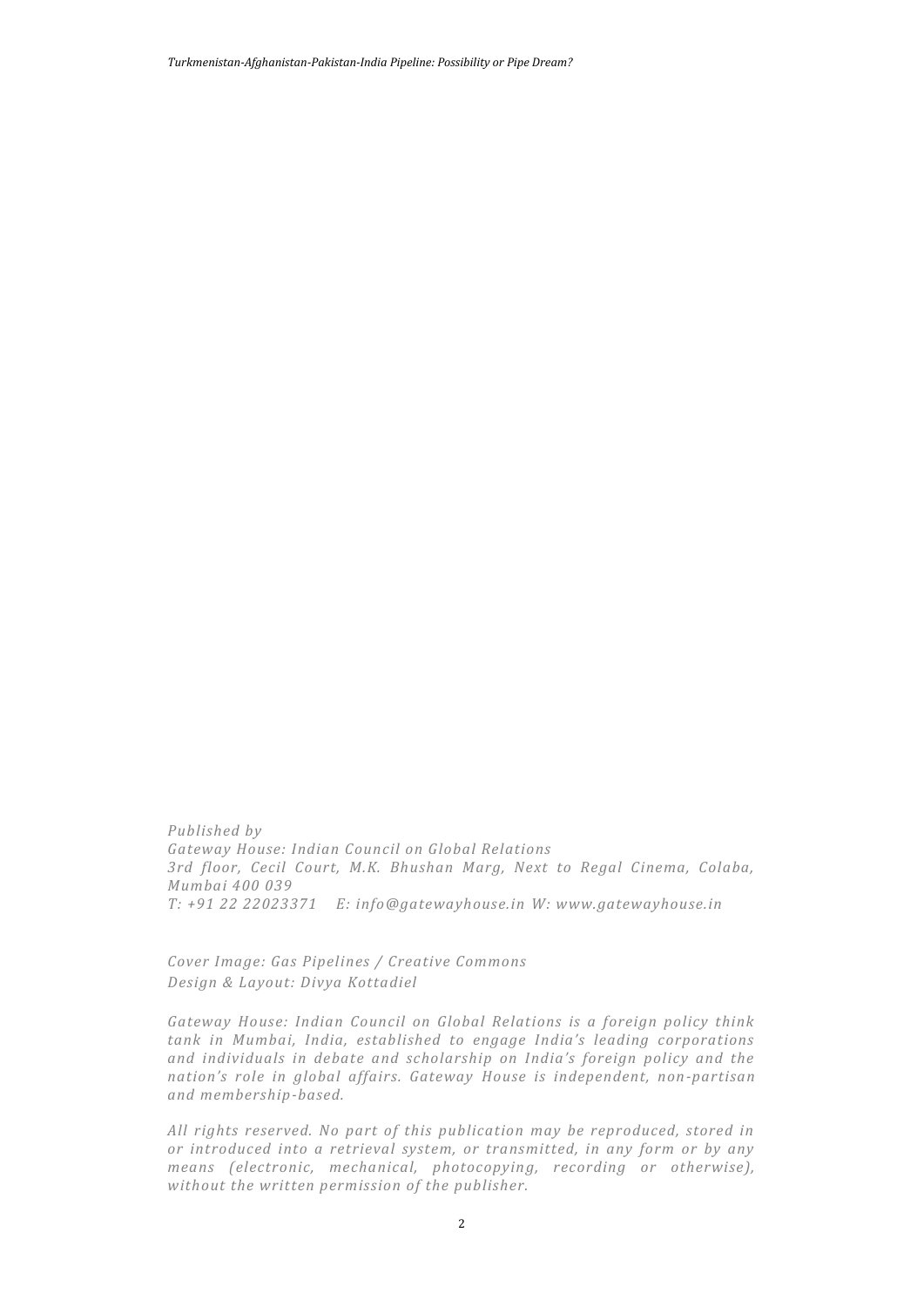# **Contents**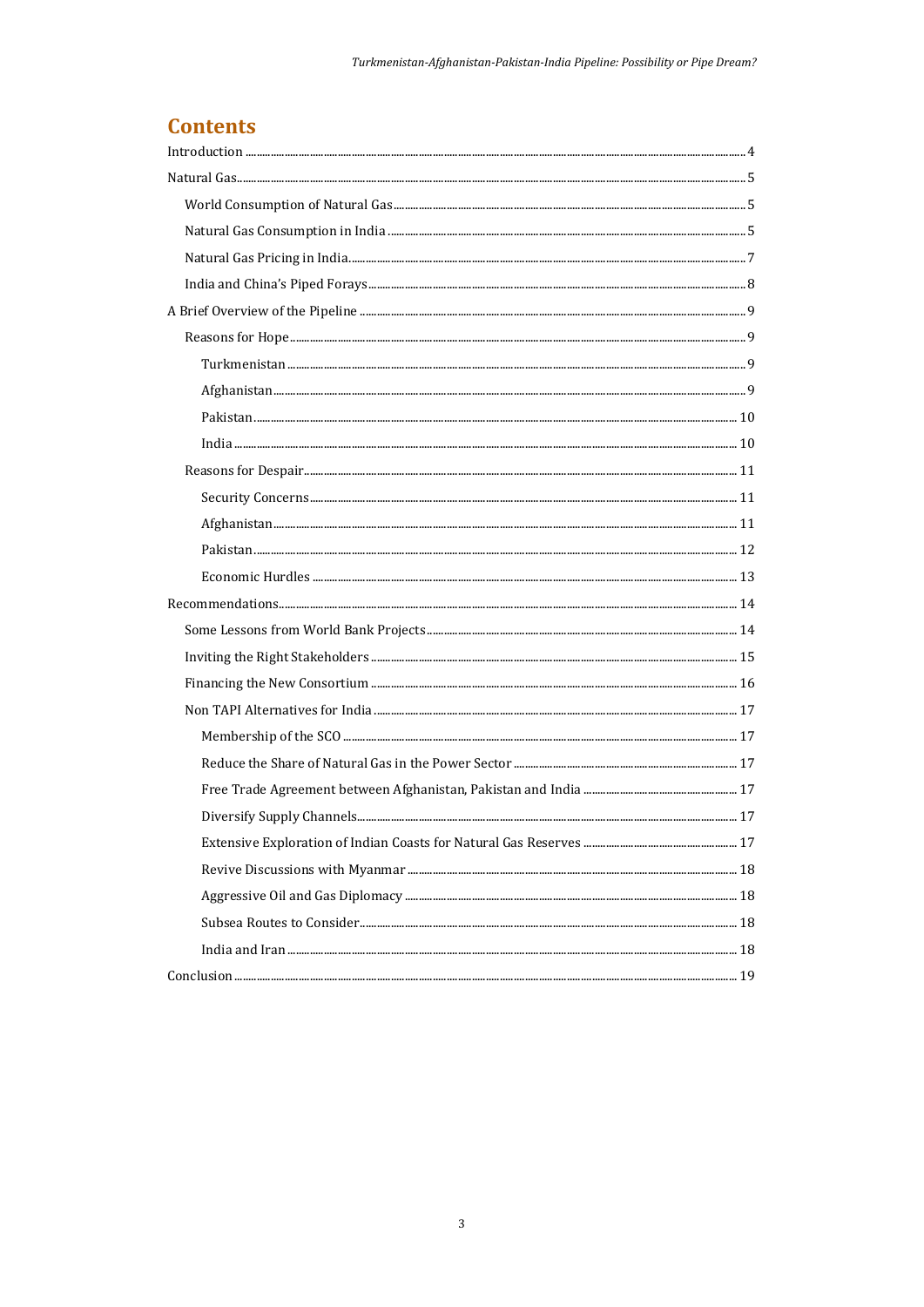# Introduction

Oil was the fuel of the 20th century. But depleting sources, volatility of prices and environmental concerns have made it imperative to look for alternate fuels. Natural gas provides one such solution for these concerns. Natural gas has a lower environmental impact than oil, emitting 30% less carbon dioxide, is generally priced at a fraction of the price of crude, and given its suitability as a substitute for oil in industries, makes it an attractive alternative to oil. Natural gas emits 45% less carbon dioxide than coal, making it an equally attractive substitute to it<sup>i</sup> . With the rapid depletion of most fuel sources, the need to tap into existing and unexplored natural gas reserves has become central to the energy debate.

In order to secure a constant source of supply of natural gas to India, the Government of India is looking into the ambitious Turkmenistan-Afghanistan-Pakistan-India (TAPI) pipeline. This will be an addition to the existing domestic production and LNG (Liquefied Natural Gas) imports. This project has been in the pipeline for the last 15 years though India signed on to it in early 2008. Since this pipeline passes through Afghanistan and Pakistan, both restive regions, security concerns have triggered wide debate on its viability.

This paper briefly looks at the position of natural gas in the world vis-à-vis other fuels. The paper also elaborates on the economics and politics of the TAPI pipeline to conclude that this will remain a very tempting but unfortunately, a 'Forever Project' where discussions can go on for years without any concrete results. The paper advocates caution given the tumultuous times prevalent in Afghanistan and Pakistan and lists alternate options and possible courses of action for India.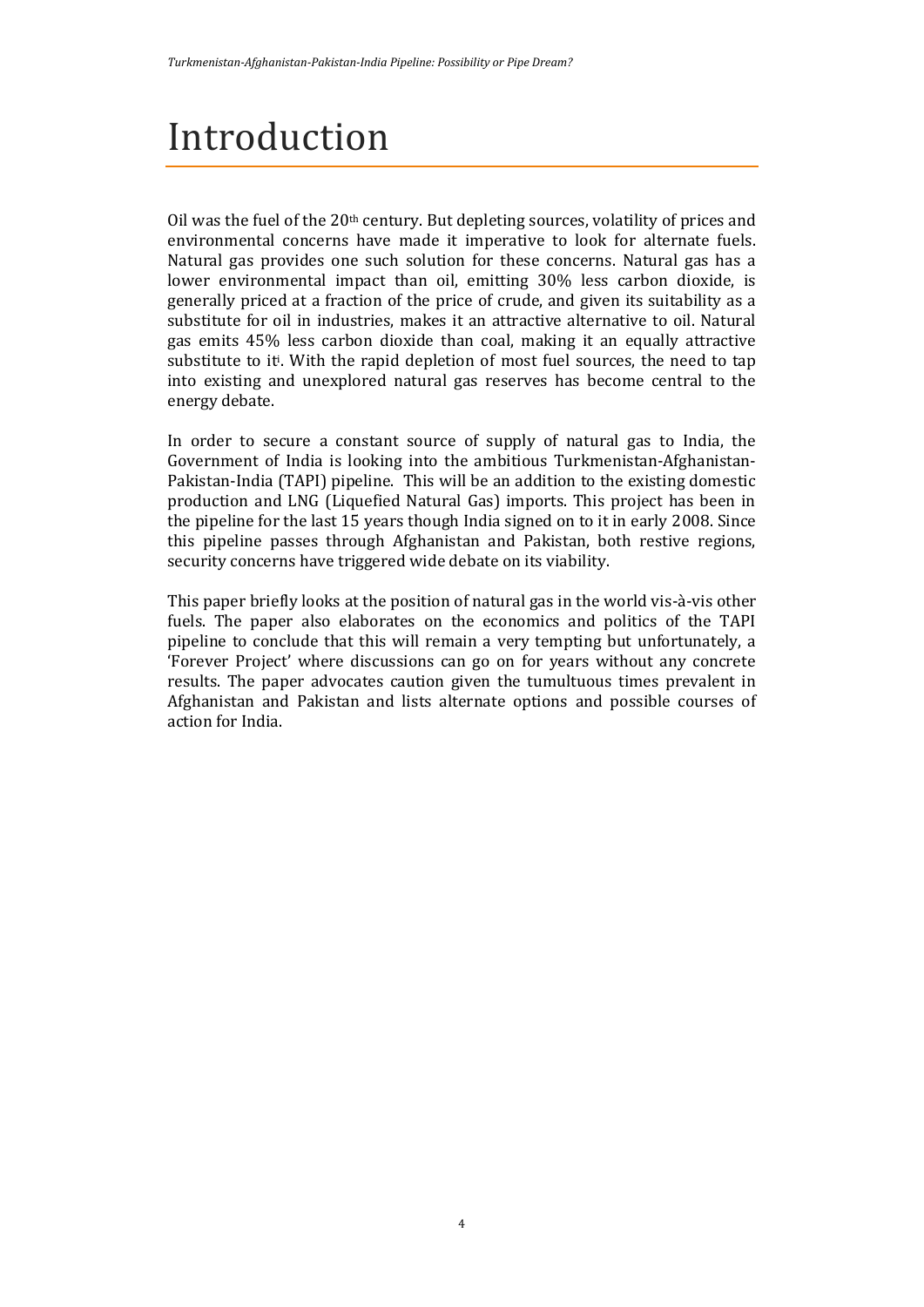# Natural Gas

## **World Consumption of Natural Gas**

According to BP's Statistical report of June 2011<sup>ii</sup>, natural gas surpassed coal in 2010, in total primary energy consumption in most countries of North America, South and Central America, Middle East, Europe and Eurasia. It has overtaken oil's share in Argentina, Bangladesh, Malaysia, Pakistan and 11 countriesiii in Europe and Eurasia.



### **Figure 1: World Consumption of Oil, Gas and Coal**

Asia Pacific, however, remains largely dependent on coal as its primary energy resource. Yet, the nations in this region are also looking to expand their natural gas supply. The subsequent section shows how China is actively tapping into the various natural gas options available. Even Japan is considering a subsea pipeline from Russia to diversify its energy base. If the Japanese decide to reduce their dependency on nuclear fuel, the efforts to secure more natural gas supplies will gain traction.

Transitioning to natural gas will have two positive impacts; one is environmentaliv, since it emits less carbon dioxide, and the second is a reduction in the demand of oil and consequently a reduction in its price volatility. The discovery of shale gas and the increasing consumption of natural gas in the US - 5% increase from 2009 to 2010 relative to 2% increase in oil - has brought some stability in world oil prices.

## **Natural Gas Consumption in India**

The Integrated Energy Policy (IEP)<sup>v</sup> published by the Government of India states that the primary energy consumption of India has grown at an average rate of 5% per annum and is expected to increase to 7% over the next 30 years. The

<sup>\*</sup>Source: BP Statistical Report 2011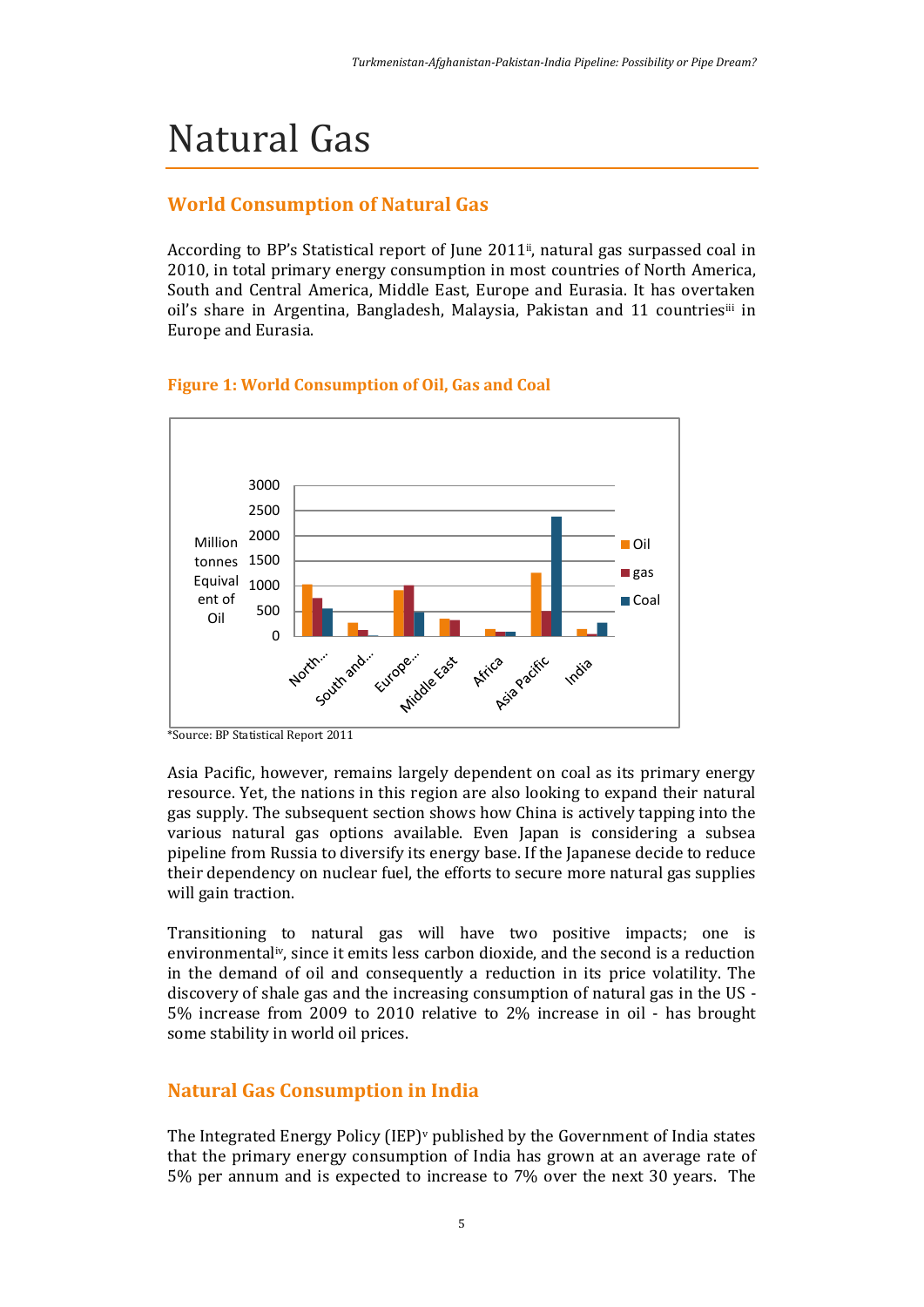total share of natural gas will increase from 9.75% to 12% according to IEP and 15% according to a McKinsey reportvi of March, 2010. Figures 1 and 2 show that compared to many developed and developing nations, India's share of natural gas in total consumption is very low.

### **Figure 2: India's Primary Energy Consumption**

(Million tonnes Equivalent of Oil – MTOE)



Table 1 shows the past, present and possible future consumption of natural gas in comparison to coal and oil in India.

| Year    | Coal | Oil | Gas | Total  |
|---------|------|-----|-----|--------|
|         |      |     |     | Energy |
| 2007-08 | 216  | 140 | 40  | 410    |
| 2011-12 | 257  | 166 | 44  | 496    |
| 2016-17 | 338  | 214 | 64  | 665    |
| 2021-22 | 464  | 278 | 97  | 907    |
| 2026-27 | 622  | 365 | 135 | 1222   |
| 2931-32 | 835  | 486 | 197 | 1651   |
|         |      |     |     |        |

### **Table 1: Projected Energy Consumption (MTOE)**

\*Source: Integrated Energy Policy, Government of India

Figures 2 and 3 indicate that coal remains the main resource with 53% share in India's total energy consumption; it is extensively used for generation of power. This dependency is unlikely to decline. More than 40% of the country does not have access to electricity and coal is still the cheaper option to natural gas for production of electricity. This explains why even though 46% of total natural gas production was used by the power industry in 2009-2010, it formed only 12% of total electricity productionvii.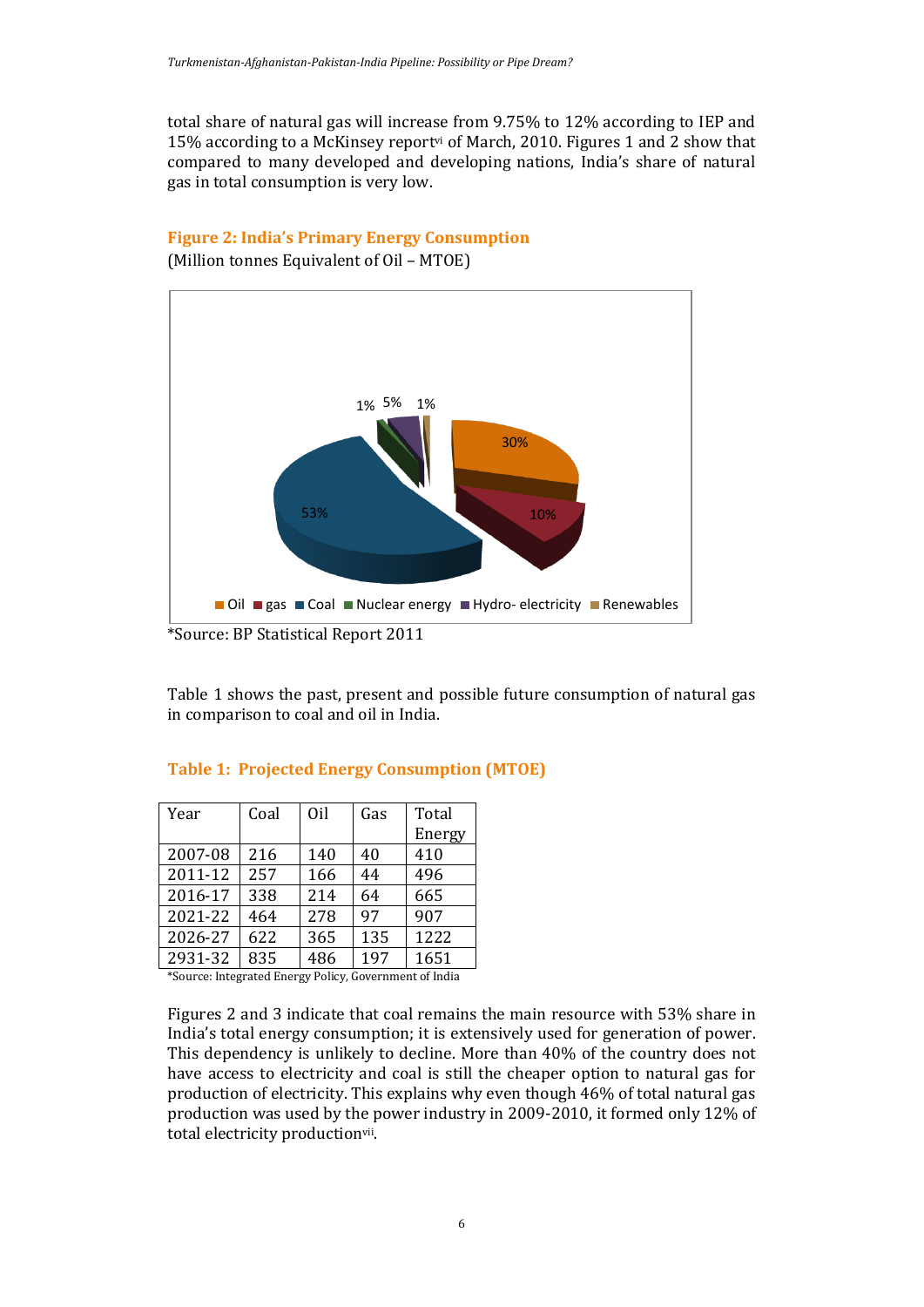Natural gas is a good alternative to coal and liquid fuels in industries. Since the power sector is price sensitive, it buys natural gas at the government controlled Administered Price Mechanism (APM) rates, which is lower than the market price. This makes it economically difficult to produce. On the other hand, industries dependent on liquid fuels will find natural gas the cheaper alternative to oil, and thus can buy at a higher price than the power sector. Though, the estimated demand for natural gas in 2031 is 197 Mtoe, it is expected that an excess, constant supply will be easily absorbed by industries.

## **Natural Gas Pricing in India**

A typical LNG plant requires investment in deep-water sheltered ports to harbour LNG tankers and in liquefaction and re-gasification plants on both ends of the transport route. According to some experts, an estimate of an LNG train (process of liquefaction, transportation, and re-gasification) would be about \$8 billion. This would comprise the cost of setting up a 5 Mtoe liquefaction unit for about \$5 billion; shipping for about \$2 billion, and the cost of re-gasification unit at about \$1 billion. In addition, local transport charges will raise the cost to \$10 billion. Freight rates are prone to fluctuations and the cost incurred is high, adding to the cost of the train.

In comparison, the initial investment for piped gas is lower. After the initial sunk costs of constructing the pipeline, there are no recurring expenses of liquefaction and re-gasification, other than the transit fee (which would be significantly lower than shipping charges). The gas pipeline can be connected to domestic grids and supplied from the source directly.

The price of piped gas is generally cheaper than the LNG import price. In 2010, the price of imported LNG ranged from the Japanese Crude Cocktail Price (JCC) at \$10.91 to Henry Hub (USA) at \$4.39 and Alberta (Canada) at 3.69viii. The South and the East Asia regions follow the JCC price. Natural gas prices may be lower than the JCC price. For example, the price of gas in the Turkmenistan-China gas pipeline deal is \$5.4/mmbtu (million British Thermal Unit).

It is also cheaper than oil. The oil price at \$100 per barrel is roughly equivalent to an \$18.5/mmbtu gas price. This makes the price of \$18.5/mmbtu for oil higher than the price for LNG imports and piped gas. Therefore, most industries dependent on oil for their energy requirements will be able to pay the market price of natural gas.

But it is more expensive than coal. The price of domestic and imported coal in India at  $$50/ton$  is roughly energy equivalent to  $$2.2/mmbtu<sup>ix</sup>$ . Since even a slight increase in the price of natural gas will make production of electricity difficult, the importance of coal for the power sector cannot be ignored. In 2010, when the government increased the APM rates from \$1.79 to \$4.2 (Reliance KG– D6 price for gas), the power sector found it difficult to supply electricity without a concurrent increase in electricity prices. Because the power sector and the fertilizer sector both of which are regulated to pay at APM rates, and form 70% of natural gas consumption in India, the domestic price is dictated by their use. Natural gas also caters to the sensitive fertilizer sector. Since both electricity and fertilizer sectors are closely connected to agriculture, farmers and agricultural units get subsidized rates. High natural gas prices have a direct impact on the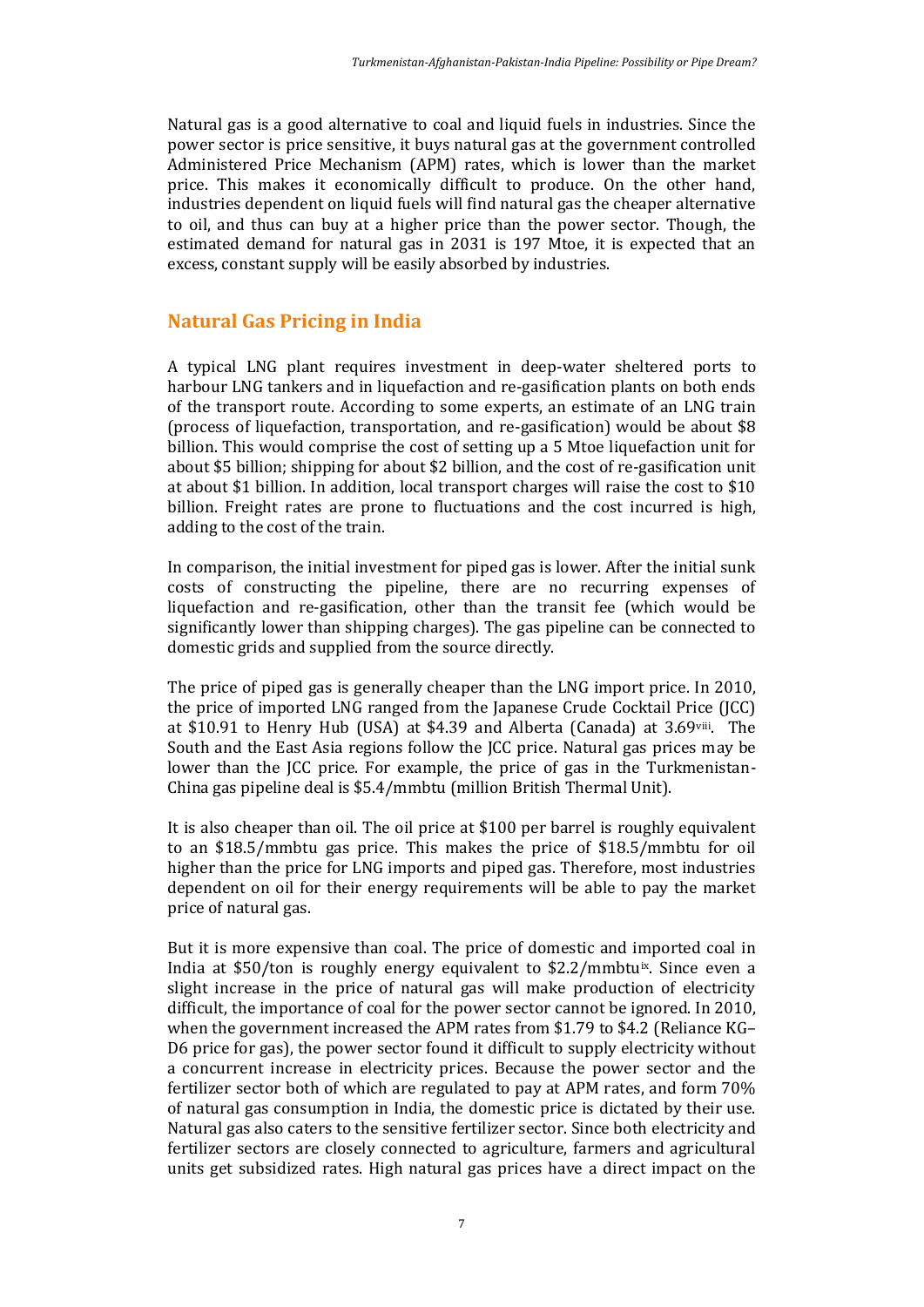price of farm produce and consequently impact larger challenges such as India's food security woes. .

One solution to bring natural gas pricing to market rates is to reduce the dependency on natural gas in the power sector and to limit its use to urban markets where power prices are deregulated. This will make natural gas available for industries which can afford a much higher price. The Prayas energy report to the Chawla Commission suggests increasing the imports of fertilizers and recommends the re-examination of the policy to use natural gas for fertilizers; it further suggests that importing may be a better option. If the dependency of power and fertilizers on natural gas can be reduced, the government can look at deregulating the natural gas sector without much adverse effect to priority sectors.

## **India and China's Piped Forays**

India's aspirations of establishing gas pipelines have remained pipe dreams, while China has made considerable strides in this area. For instance, India has tried and so far been unsuccessful in securing the natural gas contract from Myanmar even though India's Oil and Natural Gas Corp. (ONGC) and Gas Authority of India Ltd. (GAIL) hold stakes in the gas blocks in the region. In December 2008<sup>x</sup>, China was awarded a thirty year contract by Myanmar, a definite blow to India's aspirations. Similarly, the much touted peace-pipeline, the Iran-Pakistan-India pipeline, after a series of negotiations, has gone into cold storage mainly because of US pressure against the pipeline.

On the other hand, the Chinese have been actively increasing their piped tentacles across the central Asian region. China signed a deal with Kazakhstan in 1997 for an oil pipeline which was completed in July 2009 $\alpha$ . In December 2009, it tapped into Turkmenistan for a new natural gas pipeline travelling 1,833 km through Uzbekistan and Kazakhstan to reach western China where it will connect with the Chinese line east to Shanghaixii. Then in 2011, China commissioned an oil pipeline which will come through Russia. In addition to providing an energy source, these deals have helped China further their bilateral relations with the different countries. For example, along with the gas deals, China has deepened its economic engagement with Myanmar by offering lines of credit for trade.

Similarly, TAPI is very important, not only to meet some of India's energy needs and requirements but also to establish India's geostrategic presence. It could be a means of extending India's presence and improving relations with the Central Asian countries. The question that looms large is - how secure is this project?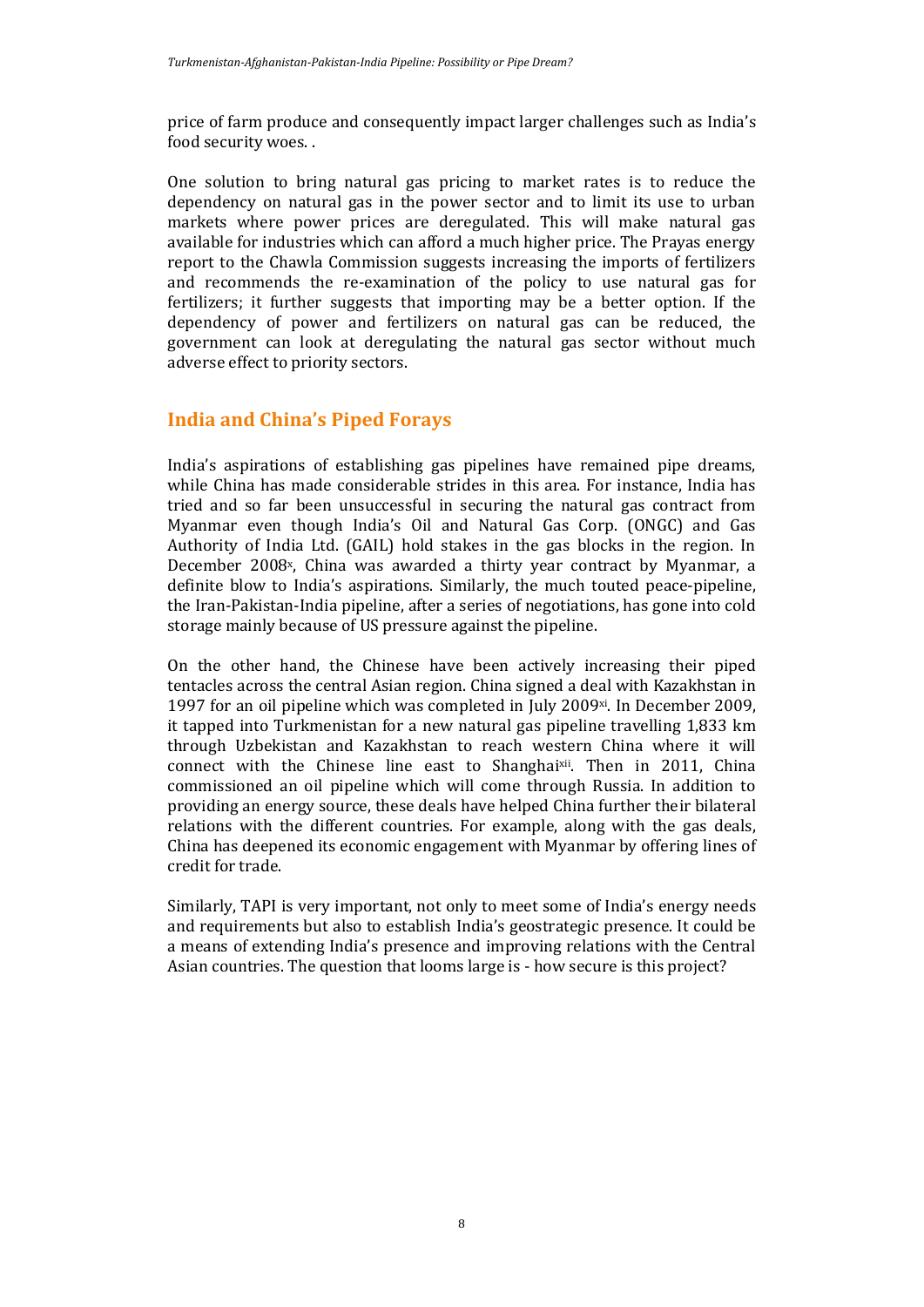# A Brief Overview of the Pipeline

The 1,680 km pipeline route will start from the South Yolotan-Osman field in Turkmenistanxiii and will pass through Herat, Helmand and Kandahar in Afghanistan to Quetta and Multan in Pakistan, finally ending at Fazilka in India. The agreement signed among the four countries envisages the delivery of 90 million cubic metres per day (mmcmd) of gas from Turkmenistan to South Asia with 38 mmcmd (around 42%) each going to Pakistan and India and 14 mmcmd (around 15.5%) going to Afghanistan.

Turkmenistan has sufficient reserves to supply the TAPI line. According to the BP Statistical Review 2011xiv, Turkmenistan has 7.94 trillion cubic meters of reserves of natural gas ranking fourth in the world, after Qatar. The new South Yolotan-Osman field contains between 4 and 14 trillion cubic meters of gas based on an initial audit conducted by the oil advisory firm, Gaffney Cline & Associates. This field could produce about 70 billion cubic meters a year which is approximately equal to Turkmenistan's current total annual production of gas from existing sourcesxv.

The Asian Development Bank estimated the cost of the pipeline at \$7.6 billion. The Express Tribune, Pakistanxvi, recently reported that a formal offer was made by the ADB to work as the coordinator and financier of the project. The construction and maintenance of the project would be given to a consortium of private companies which will ensure the flow and supply of gas through Turkmenistan. ADB envisions this project to be completed by 2017.

## **Reasons for Hope**

### **Turkmenistan**

The successful completion and implementation of this project will have economic benefits for the countries involved. Turkmenistan has abundant gas but is land-locked with two energy giants—Iran and Russia as its neighbours. Its relations with Russia have cooled and the pipeline along with its other regional initiatives will help Turkmenistan diversify its markets. The pipeline provides Turkmenistan an opportunity to tap into India's large market base and deepens ties with India. The support of the Asian Developmental Bank is beneficial as it represents a nod of approval from its member countries. ADB's involvement will help raise the finances required for the project and will help mitigate the political risks from an investment perspective.

#### **Afghanistan**

At \$300 million, this project could be one of Afghanistan's largest developmental projects. The transit fee, estimated at \$300 million, can be diverted for building human and physical infrastructure of the country. Additionally, according to some reports there are more than 100 industrial units planned near the pipeline route in Afghanistan<sup>xvii</sup>. A dedicated industrial corridor along the route would help the economy.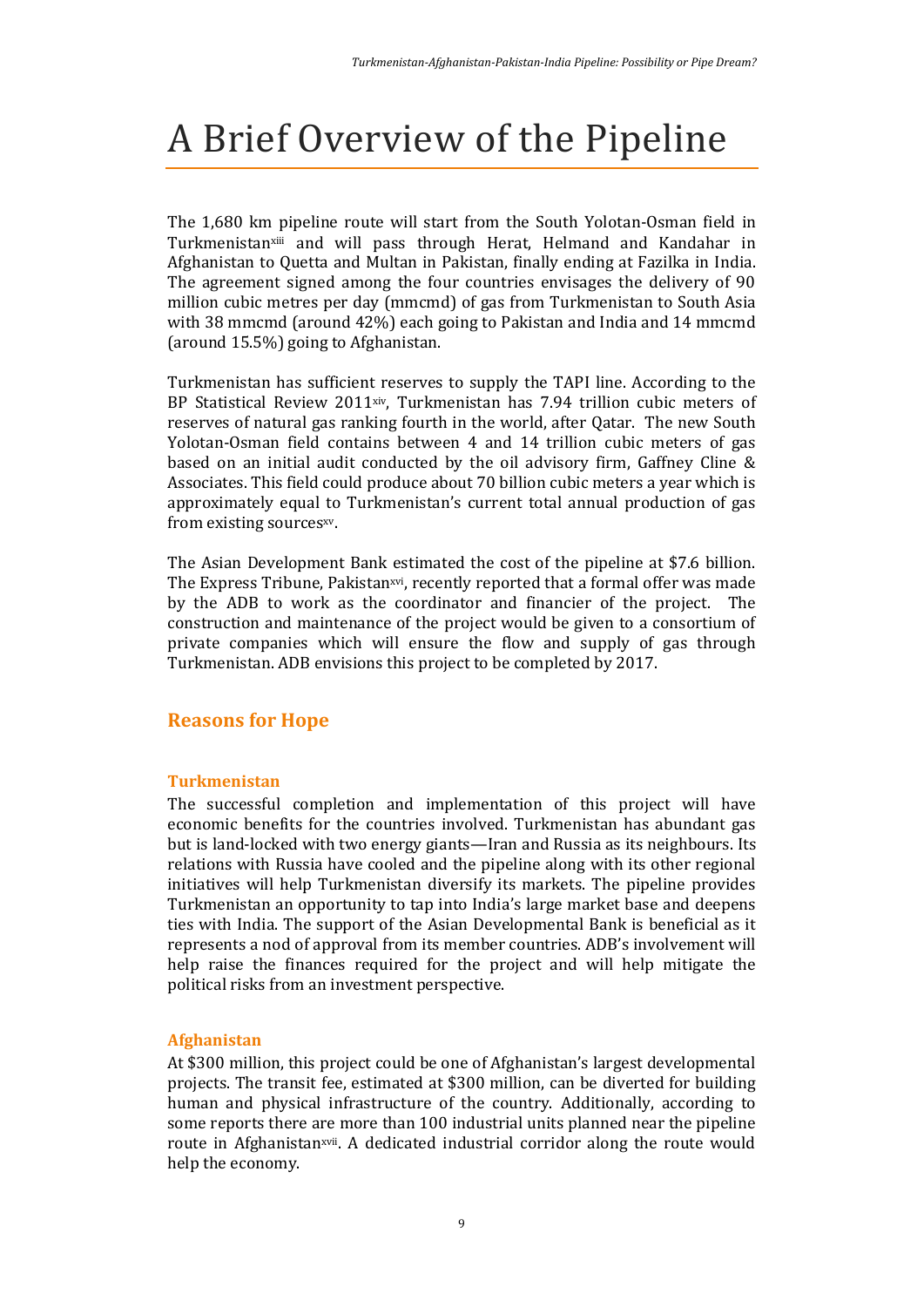#### **Pakistan**

The pipeline will bring much needed energy to energy deficient Pakistan. Industrial and power units planned along the route can use this natural gas for their production. Moreover, Pakistan's transit fee to Afghanistan can be subsidised by transit fees from India to Pakistan; consequently the total price of gas would decline for Pakistan. The project also provides an opportunity for Pakistan to export gas beyond the region from its port at Gwadar and the income accruing from these exports should benefit the economy.

It is to be hoped that economic development in the region and distribution of profit through reinvestment in developmental work can reduce turmoil in the troubled regions. On a very optimistic note, Dr. Robert Wirsing, of the Asia-Pacific Center for Security Studies<sup>xviii</sup> hypothesis a permanent end to the insurgency in Baluchistan, by promising to make it an energy corridor and providing opportunities for economic development.

#### **India**

For India, this pipeline will definitely be a cheaper and economically more efficient option to the import of LNG through the sea routes. The increase in natural gas supplies will help meet between  $12.5\%$ -16% of future demand<sup>xix</sup>. Also, if this project turns out to be successful, a parallel pipeline along the same route can be planned to increase the supply. The project has a special advantage as it provides a point of entry into Central Asia making it possible to have future energy deals or similar pipelines from the energy rich region. The pipeline could lead to a trade corridor between the four countries even extending up to Kazakhstan. Once a secure route and smooth functioning of the route is achieved, the same or alternate routes can be looked into to build a trade corridor.

The pipeline can play a bigger role in Afghanistan especially after the withdrawal of the NATO troupes. India can work with Afghanistan to help increase the security of the country and stabilise it. The pipeline provides a good opportunity to increase India's economic involvement with Pakistan. Perhaps TAPI can bring new energy in the relationship through a bilateral flow, where finished petroleum products can be exported to Pakistan from India and gas from TAPI can come to India from Pakistan.

India's land locked refinery in Bhatinda, Punjab can find a convenient market in land locked Lahore for its excess production. India can look at increasing trade ties and reviving negotiations on a Free Trade Agreement involving Pakistan, Afghanistan and perhaps expanding it to Turkmenistan. India can also use it as a basis to be more involved in the development and capacity building of Afghanistan and Pakistan by extending credit lines and support in return for guaranteeing the safety of the pipeline.

Despite the many benefits of the pipeline, there are some major obstacles, the solutions to which, though not impossible, are very difficult and require negotiations, sustained efforts, a strong will on the part of the individual governments facing the problems and a lot of time.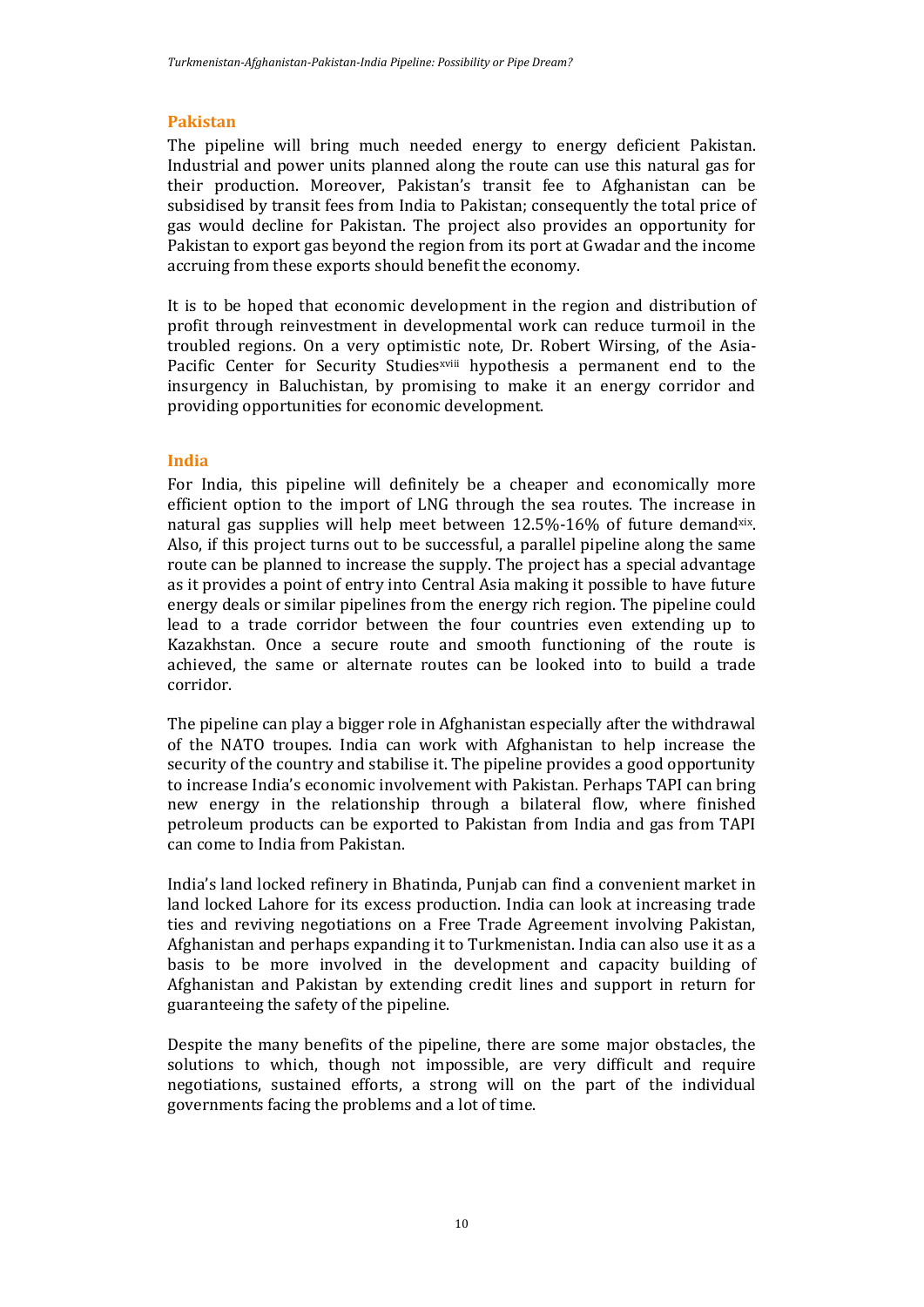### **Reasons for Despair**

#### **Security Concerns**

While the economic benefits of a successful, insurgency-free, TAPI are listed above, the first and foremost concern of this project is security. Though the consortium is responsible for providing security of the line, it can work only under sovereign guarantees. AON, a risk management services provider company, in a political-risk map of the world in 2011 shows Afghanistan and Pakistan as 'very high risk' countries $x$ . Some of the criteria in the country risk profile were risks involved in exchange transfer; war/civil war; strikes, riots, civil unrest, terrorism; sovereign non-payment; political interference; supply chain disruption; legal and regulatory disputes.

#### **Afghanistan**

Afghanistan's ability to secure the line even in the presence of the U.S. led coalition forces has been in question; once the NATO forces withdraw from the region in 2014, the doubts will become more grave. A number of districts in Helmand and Kandahar are under Taliban controlxxi. A classified United Nations risk assessment map of Afghanistan revealed that the security risks from March to October 2010 in Afghanistan had worsened *xxii*. There is a strong fear of a resurgence of Taliban forces after the withdrawal of NATO forces. Many believe that any political settlement would include some power-sharing agreement between the Taliban and the government in Kabul, while others speculate that the Taliban may be given semi-autonomy in the eastern and southern, Pashtunheld territories<sup>xxiii</sup>. If either of the options is exercised, the level of governance, the law and order situation and the level of commitment to a project sanctioned by Kabul will become a cause of worry for India.

The pipeline passes through both Pashtun and Baloch dominated areas, where the drug trade is rampant. There is a fear that if the project is successful, it will strengthen the drug lords because of the economic benefits that will ensue. There are examples of US forces paying the local head of private armies warlords - to guard the supply routes of NATO forces iv. While in some cases they have managed to secure the area, it has corroded the already unstable authority of the government at the centre.

In response to the insecurity concerning the project, the Afghan government has plans to increase the number of forces to protect the pipeline from 7,000 to 12,000xxv. In this context, it is good to bear in mind that there are approximately 150,000 US and NATO troops in Afghanistan fighting against a Taliban-led insurgency against the Afghan governmentxxvi, without much success. The countries involved in the project cannot rely on Afghan forces to guard the line.

It has been suggested that Afghan forces could be bolstered with NATO support to protect the pipeline in Afghanistan. However, NATO nations are sceptical about extending their engagement with Afghanistan and the Afghan government would object to such an arrangement. There are examples of repeated closures of pipelines due to the Kurdish separatist armed groups on the Baku-Tbilisi-Ceyhan (Azerbaijan-Georgia-Turkey) Oil pipeline (launched in 2006), a clear failure of the Turkish military to quell them. Similarly, the US-led coalition forces and the Iraqi military have also been unsuccessful in putting an end to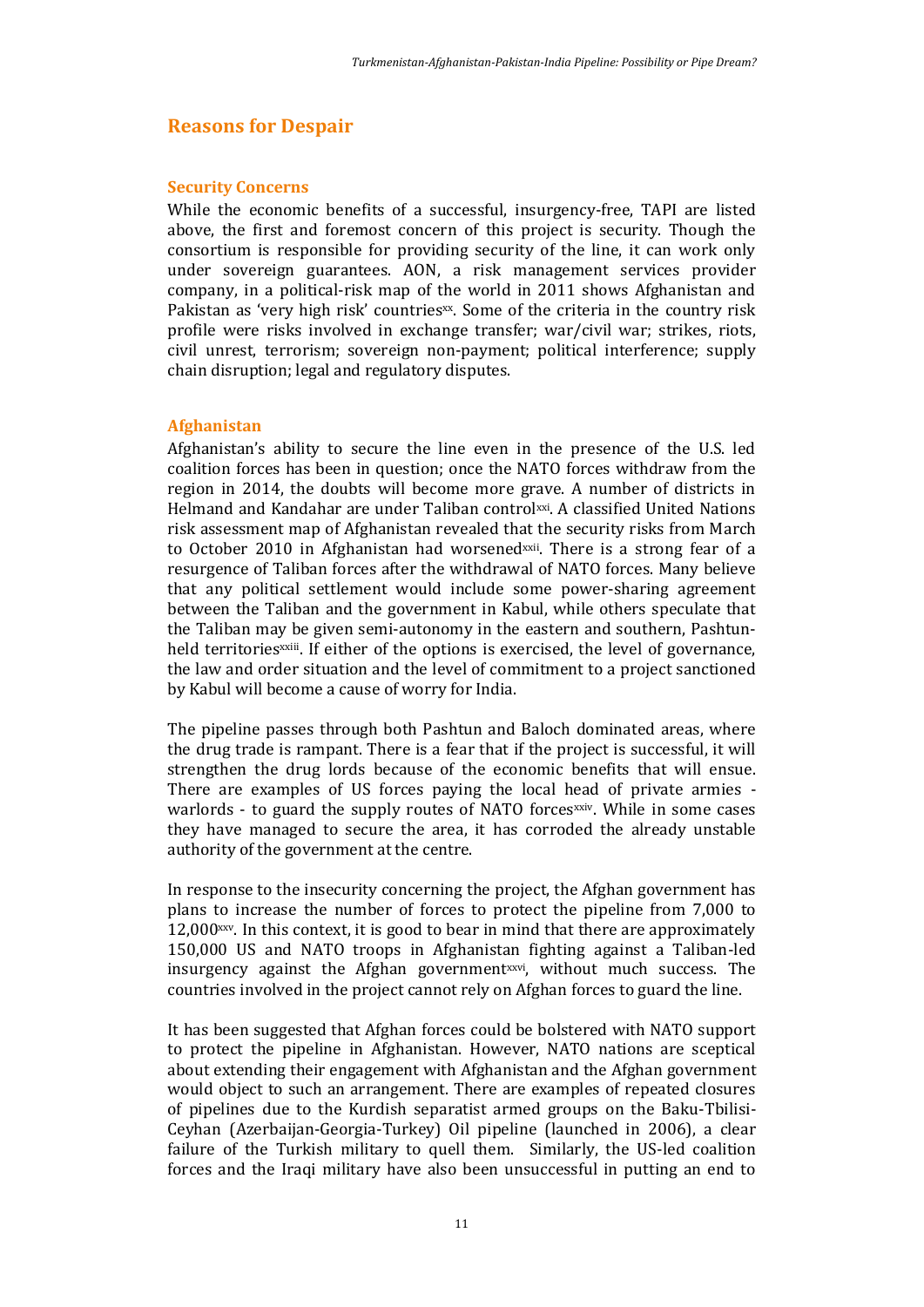attacks by insurgents on the Iraqi oil and gas pipelines. After the assassination of Ahmed Wali Karzai, President Hamid Karzai's brother and the head of Kandahar provincial council and Burhanuddin Rabbani, the former president of Afghanistan, the dynamics of the country have further changed.

### **Pakistan**

The security of the pipeline in Pakistan would be under threat from Lashkar-e-Taiba. With Pakistan's military under severe scrutiny given some recent revelations, the degree of protection that can be provided by the state of Pakistan is questionable.

One of the most crucial problems is that the pipeline passes through Baluchistan which is restive and poor, a lethal combination. Armed clashes between the military and the private militia continue. The South Asian Terrorism Portal reports that there have been at least 126 bomb blasts and grenade explosions across the province in 2009 alonexxvii. Rocket attacks on gas pipelines, railway tracks, power transmission lines, bridges, communication infrastructure and government and military facilities occur frequently. Ordons News reports that three gas pipelines in addition to eight others, including two high pressure ones were blown up in Baluchistan in a span of ten days in February,  $2011$ <sup>xxviii</sup>. Under these circumstances, such a sensitive pipeline, especially one where a disruption will have impact on Pakistan and India, will become a glaring target for the militants.

The South Asian terrorism portal also reports an increase in incidents of targeted killings in Balochistan. There are at least six active insurgent groups in the region. If the government and the military of Pakistan are not able to secure their domestic pipelines, how can they guarantee the security of an international one? In fact, the Asia Times reported on 19th February, 2011 that the Iran-Pakistan gas pipeline project was declared as officially suspended by Iran, at least until next springxxix, this in spite of Iran having completed most of the construction work on its part. This pipeline was supposed to pass through the troubled Baluchistan area. While there might be other reasons for the suspension, it cannot be a coincidence, that this decision was announced after the series of attacks on gas pipelines in the region.

In the case of the Iran-Pakistan pipeline, Pakistan is liable to pay \$8 million for each day the project is delayed after the end of the deadlinexx. It stands to reason that if TAPI takes off, provisions to cover the losses in case the gas is stopped will be necessary. While it is the responsibility of the consortium to maintain the flow of gas to the countries involved in the project, it will be the death knell of any insurance and re-insurance company given the frequency of the terror attacks. Imposing legal and financial instruments will help ensure that the states conform to the agreement; it will also help boost the efforts to secure the pipeline but it will not have any effect on terrorist activities in the region.

India, being the last country in the supply line, is vulnerable. Closely linked to the security issue is the glaring lack of trust between India and Pakistan. An additional cause for concern stems from the threat of leakages and theft along the route not only in Pakistan, but also in Afghanistan. Pakistan alone is losing around 300 million cubic feet per day causing a loss of almost 20 billion Pakistani rupees<sup>xxxi</sup>. This will give rise to a parallel black market and further fund the war lords in the region.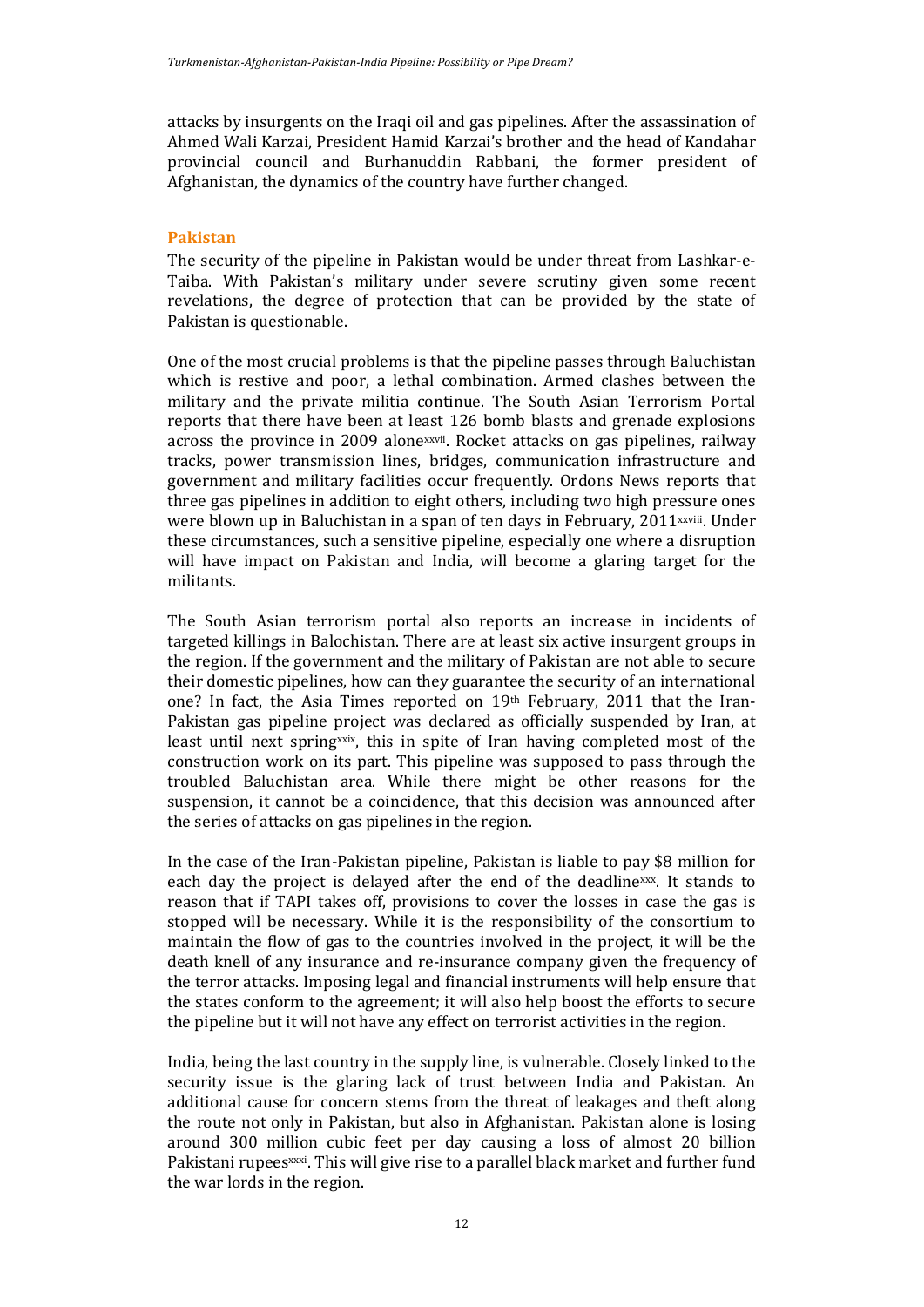#### **Economic Hurdles**

Arriving at a consensus on the price of gas is an intractable issue. Turkmenistan had shown reluctance to export gas at a price below \$11.4/mmbtu while Pakistan and India had jointly offered a price of \$5.7/mmbtu in the 10th Steering Committee Meeting in 2008 at the Turkmenistan-Afghanistan borderxxxii. \$5.7/mmbtu is higher than the APM rates set by the Government of India in May 2010 which is \$4.2.

At the time, Turkmenistan had a deal with Russia of \$4.25/mmbtu, with Iran of \$4.0/mmbtu and with China of \$5.4/mmbtu with China. India and Pakistan were offering a higher price but the Turkmen government was reluctant to accept a deal, which they considered below the market price. This gas would be viable for the consuming countries only if the rates were substantially lower than LNG ratesxxxiii. Currently the delivered price of LNG long-term contracts is close to \$7.5/mmbtu. Therefore, to get gas at the LNG market pricexxxiv from a sensitive area while LNG trains and spot cargoes exist is not economical.

Also, the Turkmen government wished to negotiate bilateral pricing deals with the countries involved in the project. However, the Pakistani government suggested a flat rate for all.

There have also been conflicts regarding linking piped gas prices to other energy commodities. Pakistan and India do not want the gas prices to be linked to Liquefied Petroleum Gas (LPG) or crude oil as proposed by Turkmenistan. Instead, Pakistan prefers linking to the domestic price of gas, whileIndia prefers linking to coal. The three buyer countries got together and proposed that the project links the price of gas to the cost of production by Turkmen gas authorities. However, this formula, which can restrict Turkmenistan to a fixed profit margin, was rejected by Turkmenistan. The buyer countries have been forced to link the gas price with some percentage of the world crude oil prices.

Finally, there is the issue of linking transit fees to gas prices. Recently, Afghanistan increased problems for the Indians by refusing to accept a blanket transit fee, which Pakistan had 'informally accepted' in the Iran-Pakistan-India pipeline deal. Afghanistan wants it linked to the price of gas insteadxxxv. India has insisted that the transit fee be kept to a minimum for the project to be successful. Our analysis indicates that Afghanistan should accept a fixed transit fee if the gas price is agreed at around \$5/mmbtu. However, if the gas price is around \$10/mmbtu, then it should link to gas prices. Since both Pakistan and India would agree to a figure closer to their \$5.7 mark, it implies that a fixed transit fee would be the better option for Afghanistan. The agreement on transit fee is a prerequisite for negotiating the Gas Sales Purchase Agreement which was expected to be signed by July 31, 2011. At the time of writing this paper, the date for the signing of the crucial Gas Sale Price Agreement had been pushed forward once again. Till an agreement is reached the project cannot proceed further.

From the above analysis, it is evident that the economic issues need to be ironed out before progress on the construction can take place.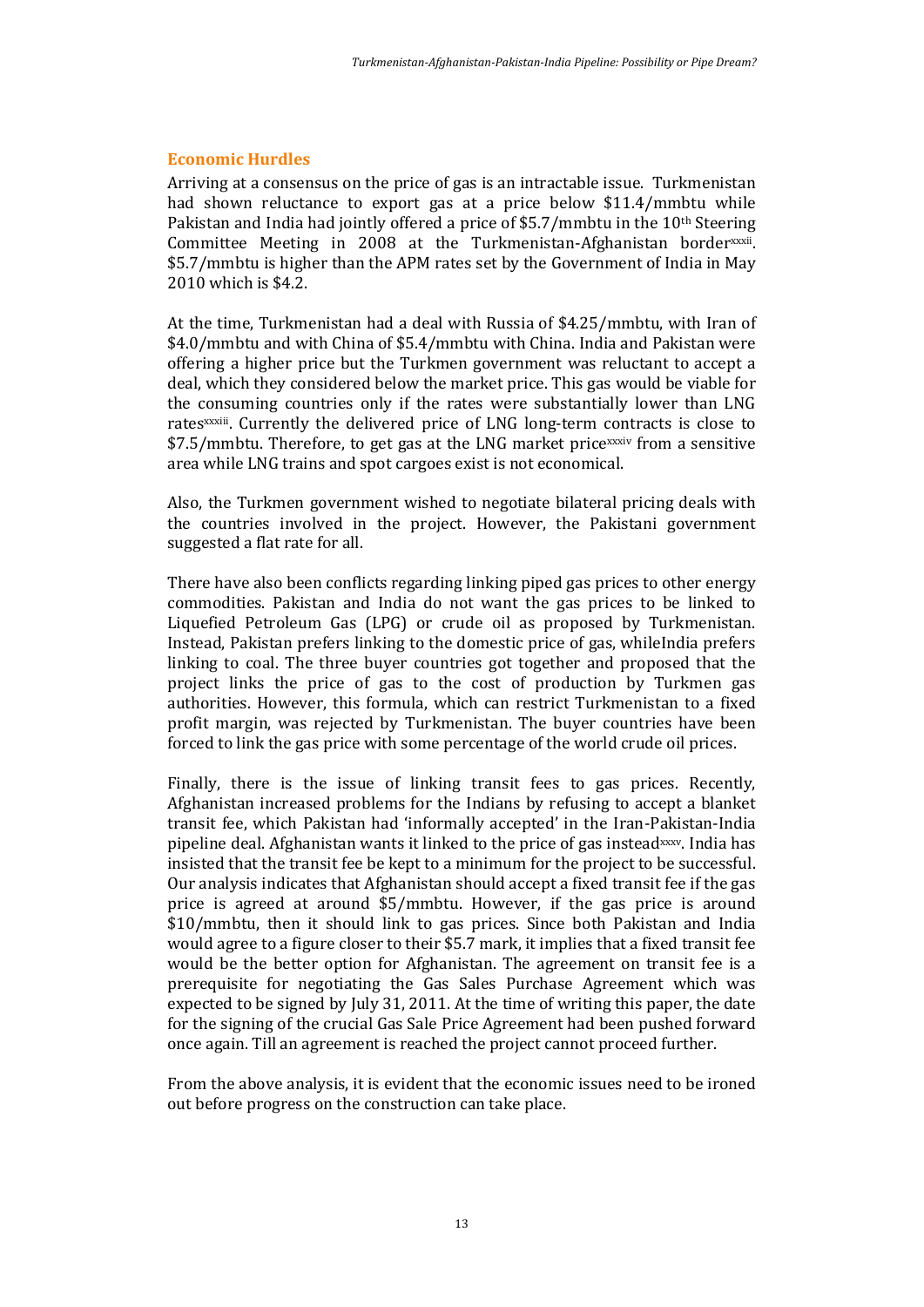# Recommendations

There are examples of World Bank projects such as the Chad and Cameroon oil pipeline, Songo Songo gas pipelinexxxvi where energy pipelines have been the catalyst to developmental projects in the area. There are strict social and environmental offset programs which the countries have to follow. In fact, development was part of some of the preconditions for the pipeline.

While the TAPI project seems extremely attractive in theory, there are some serious challenges that must be overcome. Even if there is international support and financing for the project, security will be difficult to guarantee. The project cannot succeed just because it is promoted strongly by the West. The project needs a multi-level approach to tackle cross-border and intra-border issues. There has to be a stable and strong government with an equally strong will to implement the various policies required of this project.

Good local and stakeholder participation and reinvestment of a share of the profits from the sale of gas can go a long way in securing the pipeline. This will lead to regional development along with securing the energy needs of the countries. It will be particularly helpful in Baluchistan where the insurgency problem resulted from lack of infrastructure, development and poverty.

## **Some Lessons from World Bank Projects**

Involvement of primary and secondary stakeholders from the initial stage of the project for greater participation and acceptance is a recommended approach; in this regard public consultations should be undertaken.

Compensation for displacement, if any, should be an integral part of such projects.

Comprehensive analysis of the environmental and social impact and taking the necessary steps to mitigate them is necessary.

A plan for indigenous people should form a crucial part of the project; this should keep the vulnerable ethnic groups and minorities within the vicinity of the project in mind. This encourages people to take ownership of the project and changes the project from one providing only for the needs of the urban civilization to a more inclusive one.

There can be immediate benefits in the short run through job creation during the construction phase. Through sustained capacity building, these jobs can extend to the maintenance phase. Also, it will be ideal for industrial units to establish themselves along the route of the pipeline to be close to the energy source as seen in Afghanistan. If the CSR responsibilities are well managed and the benefits of the pipeline are well diffused, the survival and the smooth functioning of the pipeline will increase.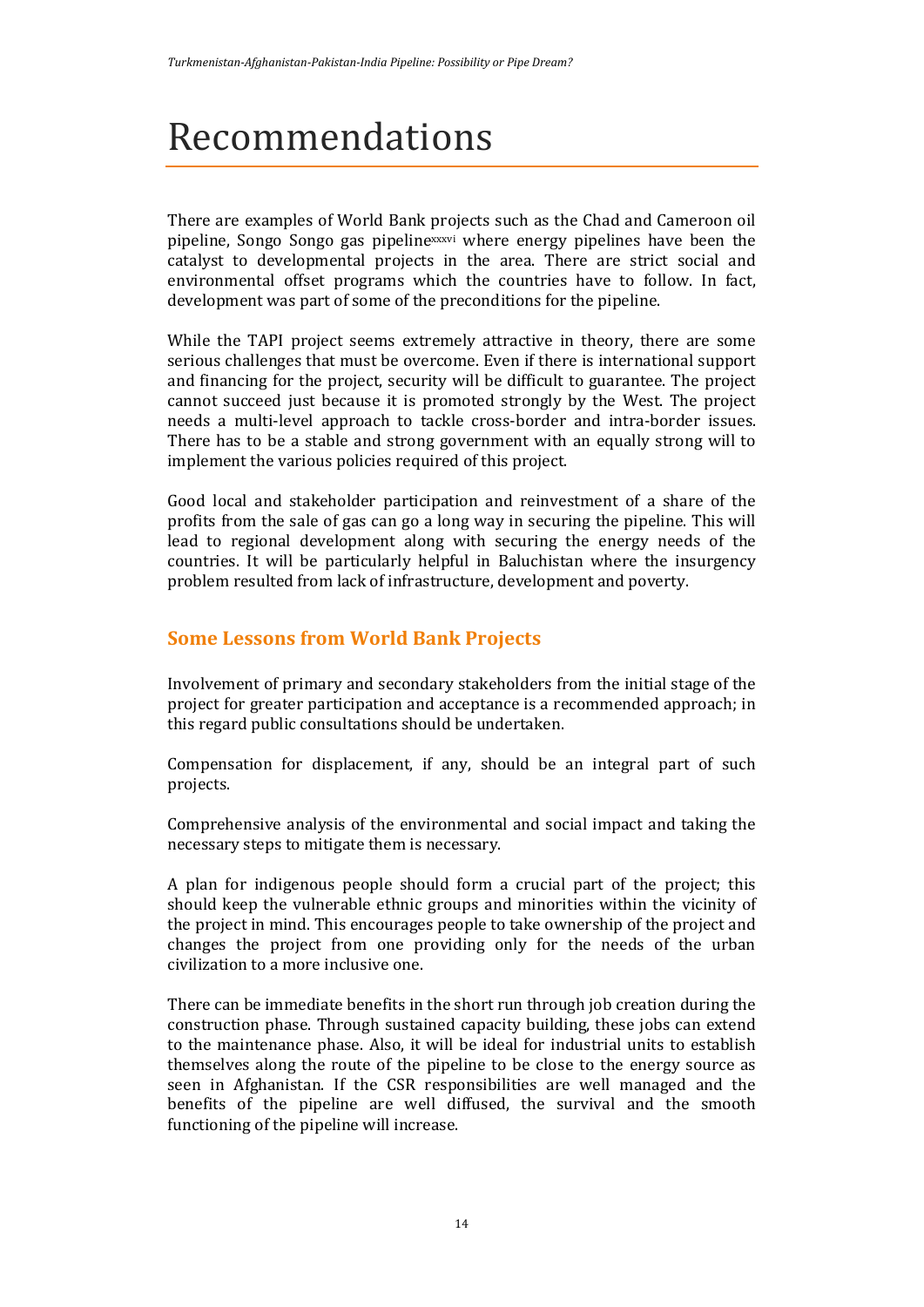## **Inviting the Right Stakeholders**

The involvement of Russia's Gazprom along with Turkmenistan's Turkmengaz and India's ONGC in the consortium for the construction of this project will help secure the pipeline. These organisations have the geostrategic muscle and technical prowess to secure the project. Gazprom, the Russian energy giant has been involved in the construction of several natural gas pipelines across Europe and Central Asia. With 1580.8 trillion cubic metres, Russia has the largest natural gas reserves in the world. Its production and consumption in 2010 was 588.9 billion cubic metres and 414.1 billion cubic metres respectively. It has a highly developed natural gas industry and is the major supplier to Europe. It has one of the world's best, if not the best, technical expertise and personnel for natural gas pipeline construction through difficult terrains. Gazprom has indicated an interest in becoming a part of TAPI. While Turkmenistan may have a problem with Russia, recent reports suggest that Russia and Turkmenistan could agree on new cooperation projects in the oil, gas and transport industriesxxxvii. A Turkish Weekly news article says that Russia's First Deputy Prime Minister, Viktor Zubkov, and Turkmenistan's Deputy Prime Minister, Rashid Meredov, confirmed the two countries intent to work together in various fields, particularly energy and the fuel sector.

ONGC India may not have been involved in trans-boundary projects but they have developed extensive experience in developing cross-country networks of oil and gas pipelines in India. ONGC owns and operates more than 22,000 km of pipelines in India, and its presence in the consortium could be valuable in monitoring in Indian interests

The Anglo-Dutch major, Shell, can also be considered as an additional or alternative member of the Consortium. It has the technical expertise and deep country relations. It has re-established good relations with Russia and the two have agreed to develop energy projects on a collaborative basis. It is one of the major buyers operating in Pakistan and hence would be interested in this project. Some of Shell's natural gas projects include [Pearl GTL](http://www.shell.com/home/content/aboutshell/our_strategy/major_projects_2/pearl/), the world's largest gas-to-liquids plant, located in Qatar. In 2011 Shell announced their decision to invest in [Prelude FLNG](http://www.shell.com/home/content/aboutshell/our_strategy/major_projects_2/prelude_flng/) -- a floating liquefied natural gas facility, to be located off the coast of Australia. This would be the first of its kind in the world. Shell Pipeline Company LP, its pipeline subsidiary, transports more than 2 billion barrel of crude oil and refined products through interstate pipelines in the United States. Shell is also a part of Mackenzie Gas Project in Canada which proposes to develop natural gas fields in the Mackenzie Delta of Canada's Northwest Territories and deliver the gas to markets through a pipeline system built along the Mackenzie valley.

With the impending withdrawal of the American led NATO forces in 2014, there will be an increased role for Russia and India in Afghanistan. A stable Afghanistan is important for both countries. The two nations can help secure Afghanistan through increased security collaboration. Currently, this project enjoys a lot of western support, especially from the USA. However, following the cooling of relations between Pakistan and the US, at least in the near future, Pakistan may not be willing to cooperate with the US. With the reduced influence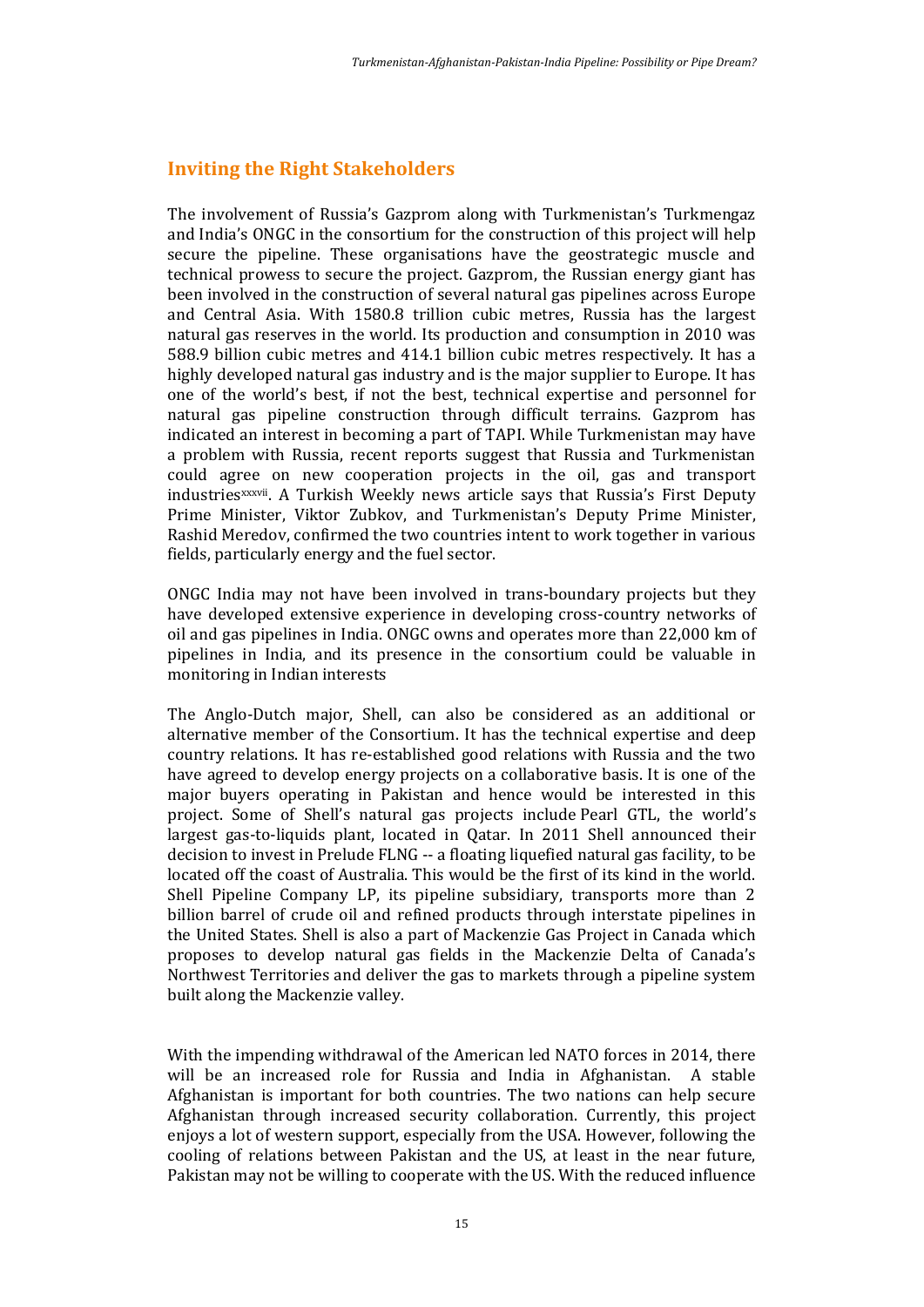of the US in Pakistan, the security that it can guarantee will be drastically lessened. This is where Russia can step in. Its presence will deter Pakistan from being difficult in allowing the supply of gas. Consequently, TAPI could go from being a western backed project to one which will have regional involvement and support.

## **Financing the New Consortium**

The financing of the project would work on multiple levels. First each consortium member would have to raise the equity stake required for the project.

Let us examine a possible scenario from India's perspective. In all likelihood the Indian oil and gas companies, both suppliers and buyers, will form a Special Purpose Vehicle (SPV) with either ONGC or GAIL holding a higher stake. It is this SPV which will be a part of the international consortium. This way the risk is diffused and no one Indian company will have the sole responsibility of such a risky project. To procure the financing required for the initial investment, they will first have to identify reliable buyers like NTPC and secure Take or Pay agreements from them as well as identify reliable intermediaries like BPCL or HPCL. Against this and a Project completion guarantee as well as a Suppliers' Supply or Pay agreement, banks will give loans. Typically the debt equity ratio here will be 2:1 or 3:1.

Each party of the international consortium will raise its equity stake in a similar fashion to procure the loan for the financing required for the project. In this case the possible members are the SPV from India, Turkmengaz, Gazprom and Shell. Each will hold the same equity percent with the operator, who will be responsible for construction of the pipeline, holding a percentage higher than the rest. In the possible member lists, Gazprom, Shell, GAIL and ONGC have the capacity to be the operators. If ADB is willing to finance the project it will also take an equity stake in the project. Its financing conditions are very similar to Export-Credit agreements of EXIM banks. In this manner, the risk of such a huge project can be diffused.

The biggest question which remains is that of insuring and reinsuring the pipeline. While even the insurance is broken down into various components such as supply risk, calamity risk, property damage, terrorist risk etc., it is the terrorist risk and the political risk which are most fraught with problems. There are examples of oil refineries in India, in relatively safe areas, which had to reduce their initial quotation of terrorist risk covers to get bids from insurance companies. In another example recounted by an executive in an Indian Insurance company, a Maoist attack on an oil pipeline in an Andhra refinery led to Rs. 900 crores (\$182 million) of losses. It was the biggest claim made by a company so far. However, the reinsurers in London found a lacuna in the clause and didn't pay the claim. Thus, even a broad based risk cover for this project seems difficult primarily because of the sensitive nature of the product and the territory it goes through.

The risks of this project never getting off the ground or stalling once it is commenced cannot be under-estimated. Adequate stability in Afghanistan and Pakistan are crucial and difficult to guarantee.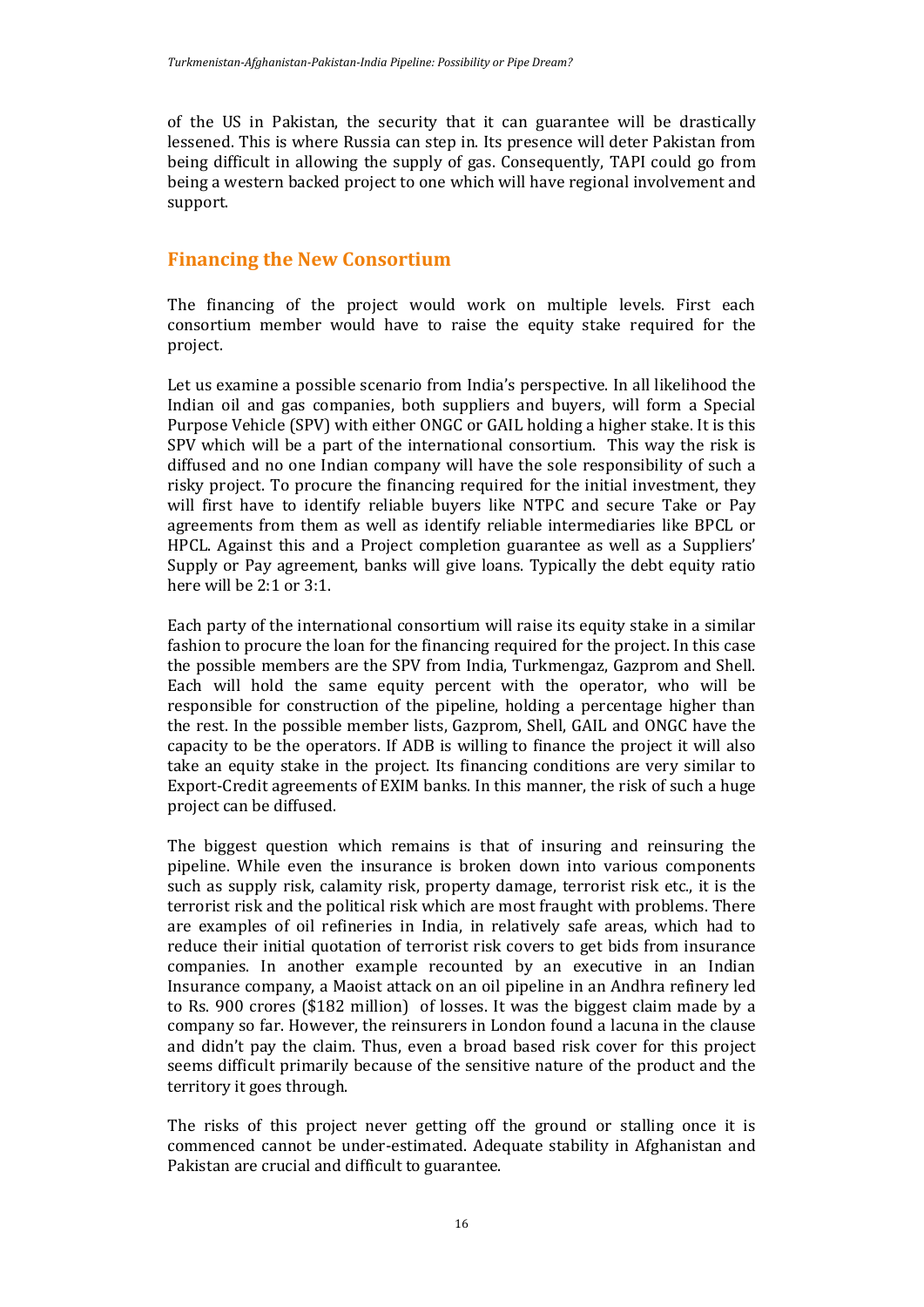### **Non TAPI Alternatives for India**

#### **Membership of the SCO**

Membership of the Shanghai Cooperation Organisation (SCO) presents a very good opportunity for India. Most of the member states - China, Russia, Kazakhstan, Kyrgyzstan, Tajikistan and Uzbekistan - are energy rich. The SCO envisages launching an energy club, establishing a unified energy market and a free trade zone within the member countries. Even if the energy market appears not to be feasible, it will be the perfect bridge to connect Central and South Asia and bring about significant investment opportunities for India. India, Pakistan and Turkmenistan are already observer nations of the organisation and are likely to become members though there might be some preconditions about India-Pakistan settling their disputes before becoming members. However, the membership will give an impetus to TAPI as three of the four countries are potential members under the energy cooperation mentioned in the charter.

#### **Reduce the Share of Natural Gas in the Power Sector**

As seen above, the power sector gets the largest share of natural gas. Reducing the share of natural gas in the power sector, will help the move to market based pricing and also free up its use in the other sectors. Consequently, the share of renewable energy can be increased.

#### **Free Trade Agreement between Afghanistan, Pakistan and India**

Pakistan and Afghanistan finally signed the Trade and Transit agreement in February 2011. While the treaty still has to be implemented, it is a step towards greater cooperation and increased trade ties between the two nations. India should negotiate with Pakistan to extend this agreement to India as well. It can be the first step towards negotiating a free trade agreement between the three nations following successful implementation of the first treaty. Once transit of goods between the three nations is established, a sensitive commodity like natural gas can also be included in the future.

#### **Diversify Supply Channels**

India is heavily dependent upon the Middle-East to meet its energy requirements. While India has traditionally had good relations with these countries, excess dependence on only one region is not beneficial for India. There is a chance of disruption of supply in case of a revolt or political turmoil within the region. In the aftermath of the Arab spring, the Indian government should look at other regions to acquire gas reserves and facilitate energy-swap agreements especially in Central Asia. India should also try to establish and increase supply chains from Africa and the Asia Pacific region. While reducing dependency on the Middle East will be difficult, in the long run, well established supply chains with other parts of the world will help reduce domestic volatility and preserve some security of supply.

#### **Extensive Exploration of Indian Coasts for Natural Gas Reserves**

Indian waters are some of the least explored areas for natural gas reserves. Intensive and extensive exploration to gauge domestic availability is required.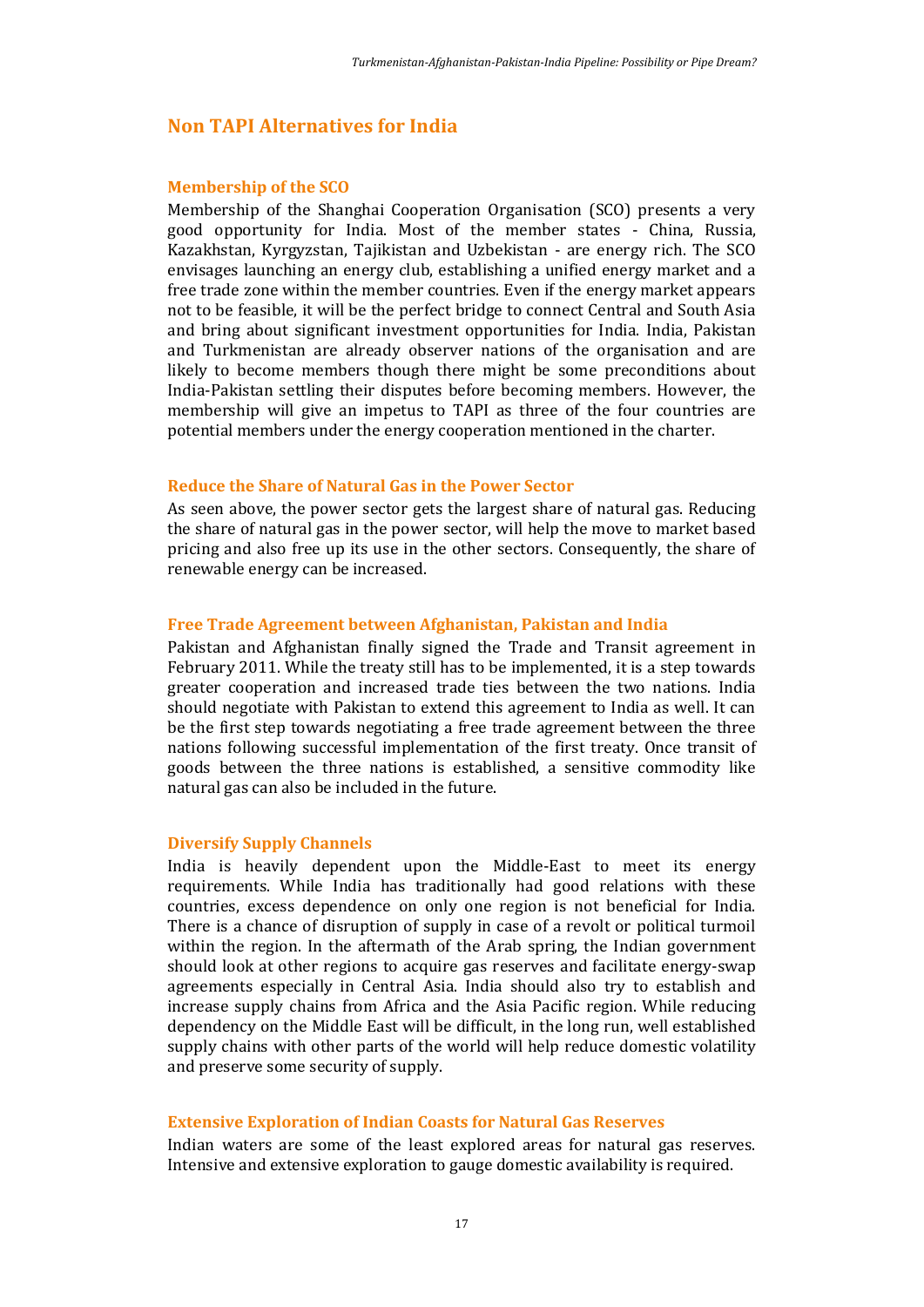#### **Revive Discussions with Myanmar**

India should recommence efforts to woo Myanmar for possible LNG exports to India and revive earlier talks of a pipeline from the region passing through Bangladesh. India's relations with Myanmar have improved and the Kaladan project linking land-locked North-East to Sittwe port in Myanmar is already underway. The bilateral ties can be deepened to include energy ties as well.

#### **Aggressive Oil and Gas Diplomacy**

However, to ensure and increase the supply of natural gas to the country the Government of India has to follow aggressive energy diplomacy. The possible steps are through increased LNG trains, exploring the possibility of piped gas through land and subsea pipelines from different countries, acquiring gas from overseas fields owned by Indian companies, and facilitating more energy swap agreements through explorations abroad. Efforts should also be made to extensively explore Indian seas for natural gas reserves and increase production of existing reserves. A note of caution should be added about over-production leading to depletion of a scarce resource to meet short term energy demands at the risk of long term energy security.

#### **Subsea Routes to Consider**

A recent study conducted by officials of Peritus International Ltd and South Asia Gas Enterprise Private Limited (SAGE) and presented at the Off-Shore technology conference in Texas in May 2011xxxviii, builds on the possibility of Oman-India pipeline which was unfeasible in the 1990s. The research suggests that the technology in this domain has improved a lot in the last decade making it possible to build a pipeline at 3,000 mts depth and above. Though Oman's export of natural gas is not high, it will give an all important, continuous entry into the middle-east. The off-shore pipeline can be extended to either UAE or Qatar. The Baltic Sea portion of the Nord Stream pipeline between Russia and Germany is one such ambitious project. The on-shore pipeline in Russia and the off-shore route of 1,222 km (passing through Russian, Finnish, Swedish and Danish economic zones) would make it the longest pipelinexxxix. The off-shore section is estimated to cost €8.8billion. There are examples of installed deep-sea pipelines at depths of 2,500-3,000 mt. For example Shell's Perdido pipeline in the US Gulf of Mexico is at 2,961 mtsxl.

#### **India and Iran**

Iran is extremely important to India - geo-strategically in terms of entry into Afghanistan and because of India's energy dependency. With western sanctions on Iran and pressure on India to review its relations with Iran, a subsea natural gas pipeline would find few financers. However, India needs to cultivate and maintain independent relations with Iran and exploit the option of a natural gas pipeline if the opportunity presents itself. Historically India has imported oil and LNG from Iran and international opinion should not change that.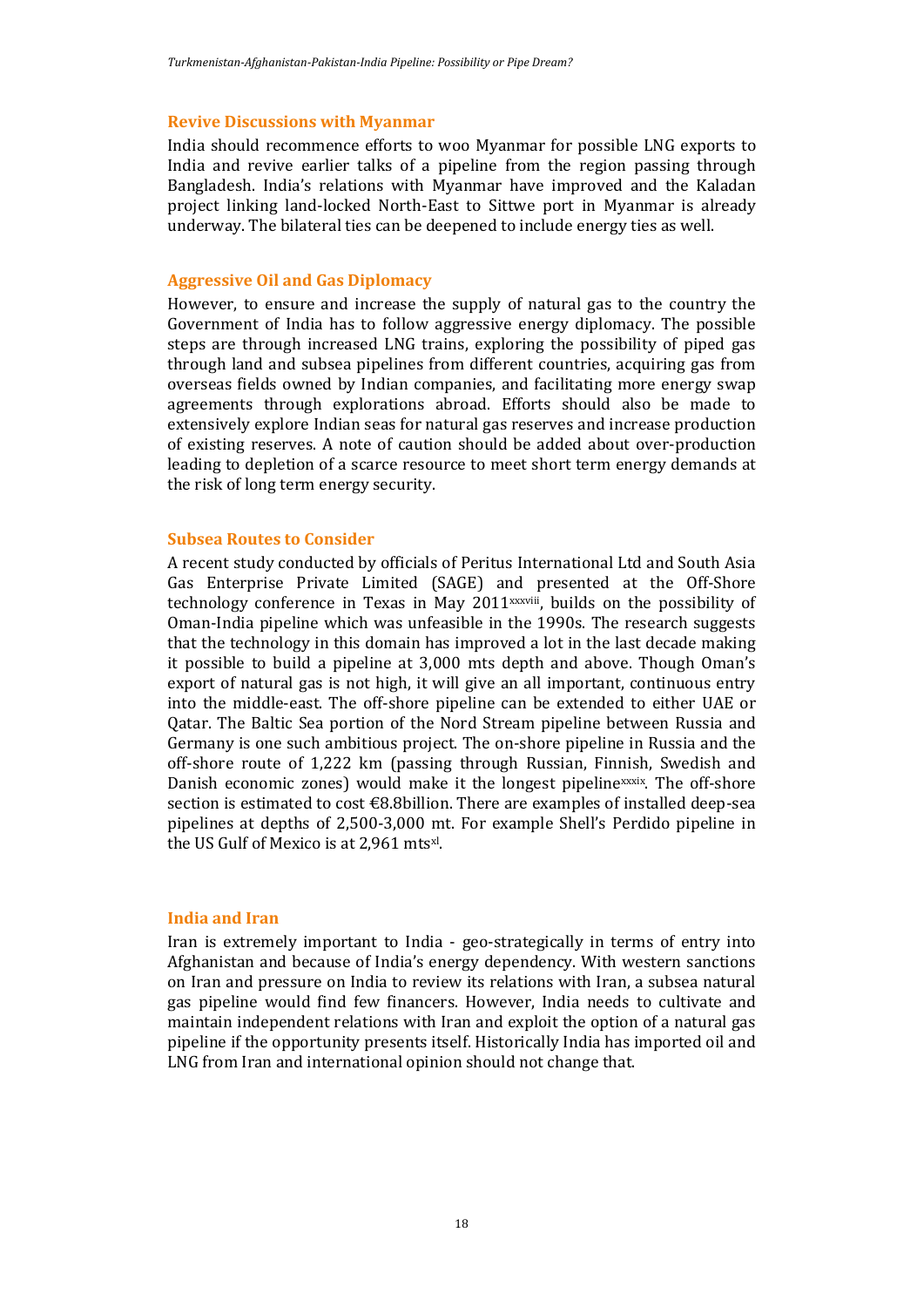# Conclusion

Demand for natural gas in India is bound to increase with improved living standards and a buoyant economy. However, India must remain wary of projects that are inherently risky. Much capital can be lost if the project becomes hostage to terrorist groups.

To answer the question posed in the title, unless some critical security and financial issues are ironed out, TAPI is likely to add to India's woes and increase threats to national security. Natural gas, however, is clearly an alternative fuel to consider, and thus in the interim, India should continue to emphasize consumption of natural gas and explore the use of alternative, cleaner fuels.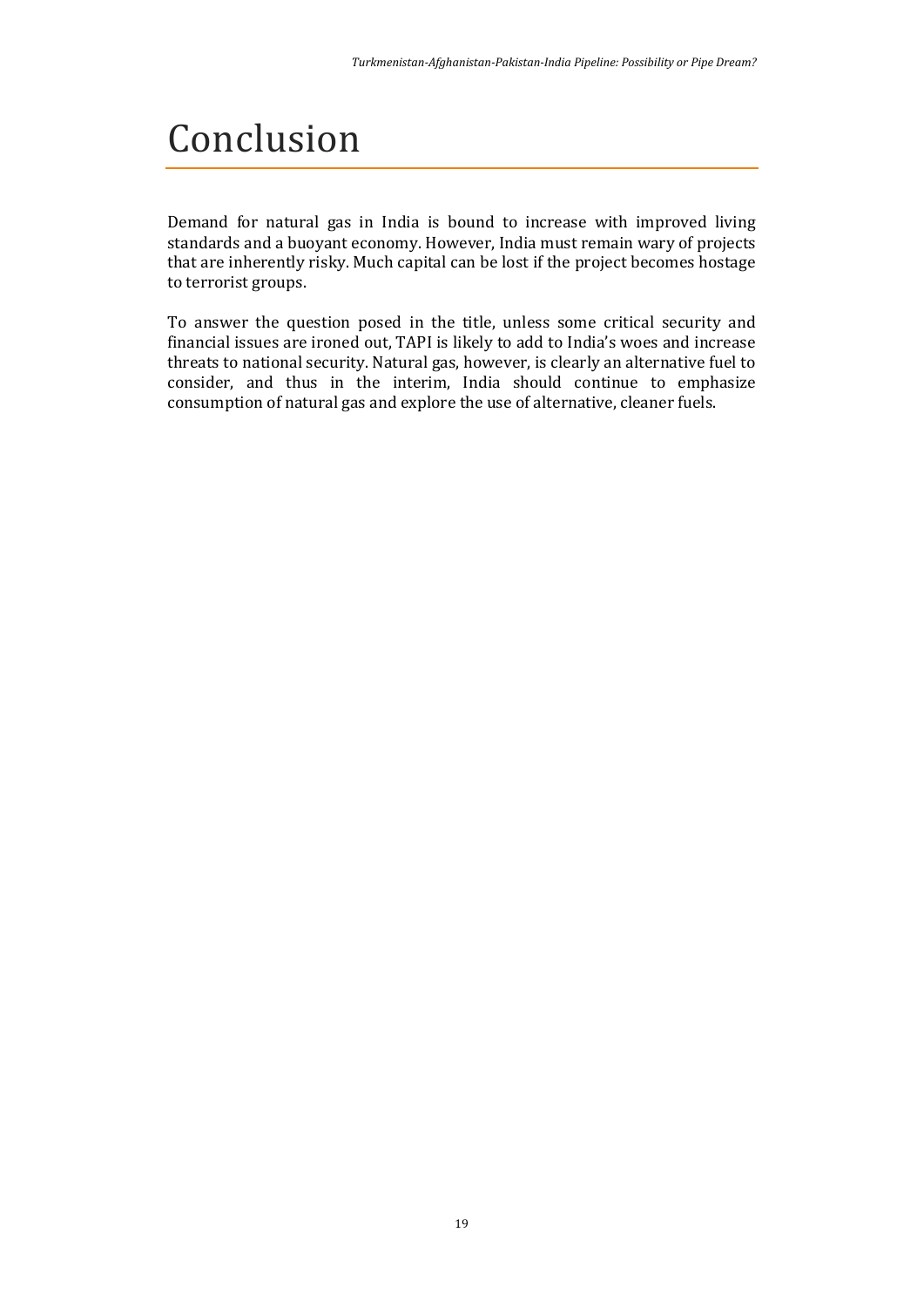## **Citations**

1

<sup>i</sup> <http://www.naturalgas.org/environment/naturalgas.asp> ii BP Statistical Report of world energy, June 2011 iii They are Belgium, Italy, Kazakhstan, Romania, Russian Federation, Switzerland, Turkey, Turkmenistan, Ukraine, United Kingdom and Uzbekistan.

iv However, a note of caution must be introduced. Natural gas will not do away with environmental concerns. It is simply a much better option to oil and coal and helps reduce emissions though not sufficiently. In the long term, renewable energy is the best option.

<sup>v</sup> (Integrated Energy Policy of India, August 2006)

vi (Gas in 2020: A perspective, McKinsey and Company, Asia Gas Partnership Summit April 2008)

- vii (Basic Statistics on Indian Petroleum and Natural Gas 2009-10)
- viii (BP Statistical Report of World Energy June 2011)

ix (Sreenivas April 2011)

<sup>x</sup> (Moe 2008)

xi (CNPC announces Kenkiyak-Kumkol section of Kazakhstan-China Oil Pipeline becomes operational 15) xii (Foster 2010)

xiii (Project Update: Turkmenistan–Afghanistan–Pakistan–India (TAPI) Pipeline 2011)

xiv BP Statistical Report of World Energy June 2011

xv (Chazan 2008)

xvi (Bhutta 2011)

xvii Ibid.

xviii (Wirsing 2008)

xix Number calculated on the basis of the predictions for the next 3-5 years in Gas Market Outlook published by India Infrastructure Research, April 2010.

xx See map at (Terrorism and Political Violence Map: 2011 Political Risk Map 2011)http://www.aon.com/riskservices/political-risk-map2/map/Interactive\_Risk\_Map/2011\_Political\_Risk\_Map/index.html

xxi See map at (Ethnicities and Taliban presence in Afghanistan 2009[\)http://www.lib.utexas.edu/maps/middle\\_east\\_and\\_asia/afghanistan\\_ethnicities\\_and\\_taliban\\_presence\\_](http://www.lib.utexas.edu/maps/middle_east_and_asia/afghanistan_ethnicities_and_taliban_presence_map_15Dec2009.jpg)

[map\\_15Dec2009.jpg](http://www.lib.utexas.edu/maps/middle_east_and_asia/afghanistan_ethnicities_and_taliban_presence_map_15Dec2009.jpg)

xxii See map at (Nelson 2010) [http://www.dailymail.co.uk/news/article-1341986/Classified-maps-security-](http://www.dailymail.co.uk/news/article-1341986/Classified-maps-security-Afghanistan-worsening-despite-Obamas-assurances-war-track.html)

[Afghanistan-worsening-despite-Obamas-assurances-war-track.html](http://www.dailymail.co.uk/news/article-1341986/Classified-maps-security-Afghanistan-worsening-despite-Obamas-assurances-war-track.html)

xxiii (Cunningham 2011)

xxiv (Filkins 2010)

xxv (Afghan Forces to protect gas pipeline 2011)

xxvi (Filkins 2010)

xxvii (Lakshman 2009)

xxviii (Three more Gas pipelines blown in Balochistan 2011)

 $x$ xix (Cutler 2011)

 $xxx$  (Rana 2011)

xxxi ibid

xxxii (Gas pricing formula: Tapi technical talks inconclusive 2011)

xxxiii Look at pricing above for various LNG market prices

xxxiv See gas pricing in India for JCC market price.

 $xxxx$  (Jacob 2011)

 $x$ xxvi $\overline{(Rohelus 2005)}$ 

xxxvii (Russia, Turkmenistan to Agree on New Projects in Oil, Gas, Transport 2011)

xxxviiiNash and Roberts 2011

xxxix (Nord Stream Report, Chapter 4, Description of the project n.d.[\)http://www.nord-](http://www.nord-stream.com/fileadmin/Dokumente/eia_permitting/Chapter_04/Nord_Stream_Espoo_Report_English_Chapter_04.pdf)

[stream.com/fileadmin/Dokumente/eia\\_permitting/Chapter\\_04/Nord\\_Stream\\_Espoo\\_Report\\_English\\_Chapter\\_](http://www.nord-stream.com/fileadmin/Dokumente/eia_permitting/Chapter_04/Nord_Stream_Espoo_Report_English_Chapter_04.pdf) [04.pdf](http://www.nord-stream.com/fileadmin/Dokumente/eia_permitting/Chapter_04/Nord_Stream_Espoo_Report_English_Chapter_04.pdf)

xl (Now that's deep: Technip sets records with Perdido pipeline installations 2009)

[http://cdiver.net/commercial-dive-companies/now-thats-deep-technip-sets-records-with-perdido-pipeline](http://cdiver.net/commercial-dive-companies/now-thats-deep-technip-sets-records-with-perdido-pipeline-installations/)[installations/](http://cdiver.net/commercial-dive-companies/now-thats-deep-technip-sets-records-with-perdido-pipeline-installations/)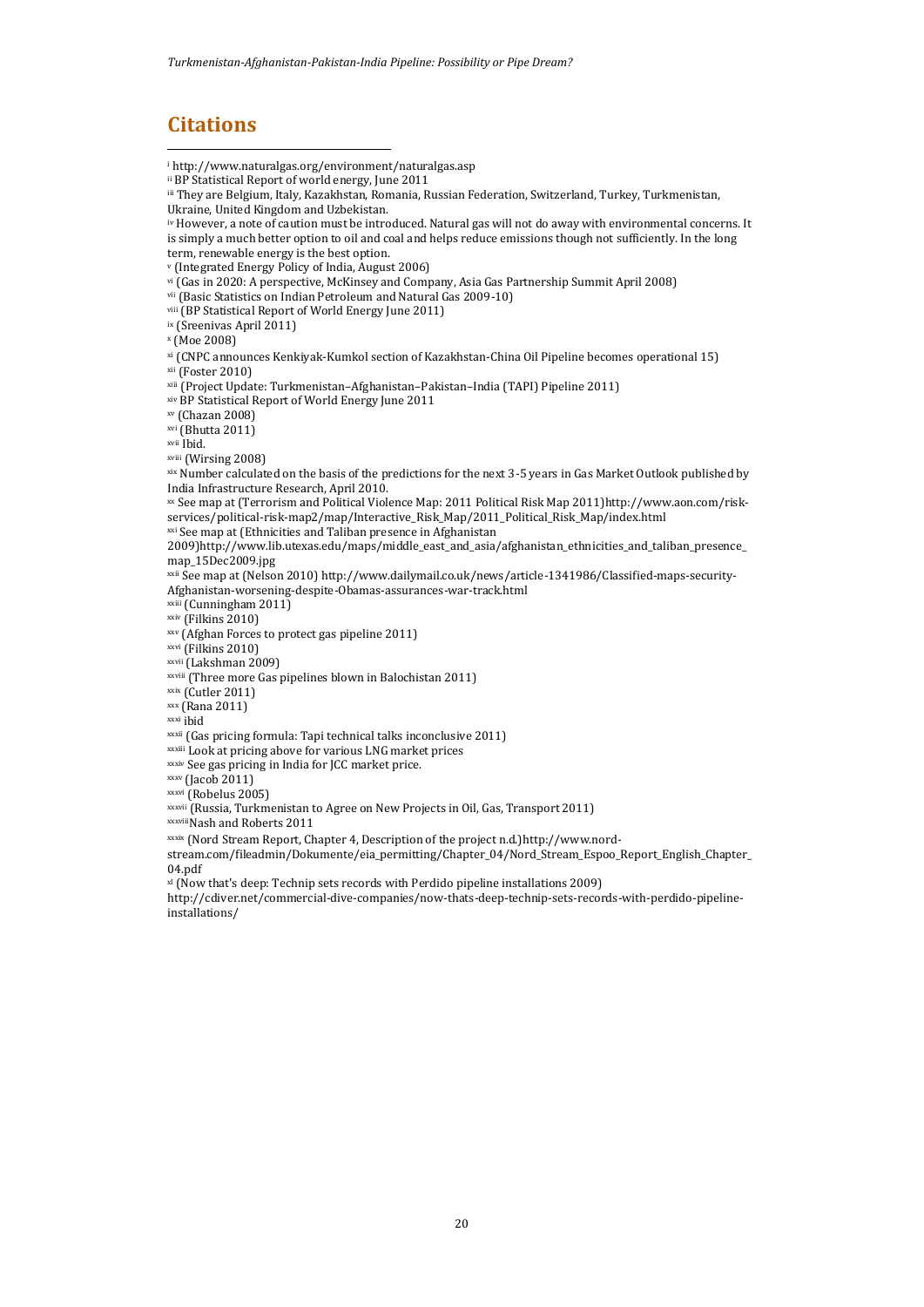## **Bibliography**

1

"Afghan Forces to protect gas pipeline." *Press TV.* June 6, 2011. http://www.presstv.ir/detail/183508.html (accessed June 2011).

*Basic Statistics on Indian Petroleum and Natural Gas.* New Delhi: Ministry of Petroleum and Natural Gas, Government of India, 2009-10.

Bhutta, Zafar. "TAPI pipeline: ADB offers to step in as transaction adviser ." *The Express Tribune, Pakistan.* June 13, 2011. http://tribune.com.pk/story/187849/tapi-pipeline-adb-offers-to-step-in-as-transaction-adviser/ (accessed June 2011).

*BP Statistical Report of World Energy.* BP, June 2011.

Chazan, Guy. "Turkmenistan Gas Field Is One of World's Largest ." *The Wall Street Journal.* October 16, 2008. http://online.wsj.com/article/SB122409510811337137.html.

"CNPC announces Kenkiyak-Kumkol section of Kazakhstan-China Oil Pipeline becomes operational ." *Your Oil and Gas News.* July 2009, 15. http://www.youroilandgasnews.com/cnpc+announces+kenkiyakkumkol+section+of+kazakhstan-china+oil+pipeline+becomes+operational\_35798.html (accessed June 2011).

Cunningham, Erin. "Peace talks with Taliban in Afghanistan have begun, US confirms." *The National.* June 21, 2011. http://www.thenational.ae/news/worldwide/south-asia/peace-talks-with-taliban-in-afghanistan-havebegun-us-confirms (accessed June 2011).

Cutler, Robert. "Iran Ga Pipeline to Pakistan on Hold." *Asia Times.* February 19, 2011. http://www.atimes.com/atimes/South\_Asia/MB19Df01.html (accessed July 2011).

"Ethnicities and Taliban presence in Afghanistan." *Texas University Library.* December 15, 2009. http://www.lib.utexas.edu/maps/middle\_east\_and\_asia/afghanistan\_ethnicities\_and\_taliban\_presence\_map\_1 5Dec2009.jpg (accessed June 2011).

Filkins, Dexter. "Rule of the Gun: With U.S. Aid, Warlord Build Afgha Empire." *The New York Times.* June 5, 2010. http://www.nytimes.com/2010/06/06/world/asia/06warlords.html (accessed June 2011).

Foster, John. "Afghanistan, the TAPI Pipeline, and Energy Geopolitics ." *Journal of Energy Security.* March 23, 2010.

http://www.ensec.org/index.php?view=article&catid=103%3Aenergysecurityissuecontent&id=233%3Aafgha nistan-the-tapi-pipeline-and-energy-

geopolitics&tmpl=component&print=1&page=&option=com\_content&Itemid=358 (accessed June 2011).

*Gas in 2020: A perspective, McKinsey and Company, Asia Gas Partnership Summit.* Mckinsey, April 2008. "Gas pricing formula: Tapi technical talks inconclusive." *Business Recorder.* February 12, 2011. http://www.brecorder.com/top-stories/single/595/0/1154209/ (accessed July 2011).

"Gas pricing formula: Tapi technical talks inconclusive." *The Business Recorder, Pakistan.* February 11, 2011. http://www.brecorder.com/top-stories/single/595/0/1154209/ (accessed June 2011).

*Intergrated Energy Policy.* Report for the expert committee, New Delhi: Planning Commission, Governemtn of India, August 2006.

Jacob, Jayanth. "Kabul Rider on TAPI shocks Delhi." *The Hindustan Times.* June 18, 2011. http://www.hindustantimes.com/Kabul-rider-on-TAPI-gas-pipeline-shocks-Delhi/Article1-711066.aspx (accessed June 2011).

Lakshman, Kanchan. "South Asia Intelligence Review ." *South Asia Terrorism Portal.* November 2009, 2009. http://www.satp.org/satporgtp/sair/Archives/sair8/8\_20.htm#assessment1 (accessed June 2011).

Moe, Wai. "China Signs Burmese Gas Deal for 30-year Supply." *The Irrawaddy covering Burma and South East Asia.* December 26, 2008. http://www.irrawaddy.org/article.php?art\_id=14849 (accessed June 2011).

Nash, I.F.J., and P. Roberts. "MEIDP -The deep sea gas route to India." 2011.

#### *Natural Gas and the Environment .*

http://www.naturalgas.org/environment/naturalgas.asp.

Nelson, Sara. "Revealed: The classified maps that show Afghanistan is becoming more dangerous... with number of high risk areas spreading." *Daily Mail, UK.* December 28, 2010. http://www.dailymail.co.uk/news/article-1341986/Classified-maps-security-Afghanistan-worsening-despite-Obamas-assurances-war-track.html (accessed July 2011).